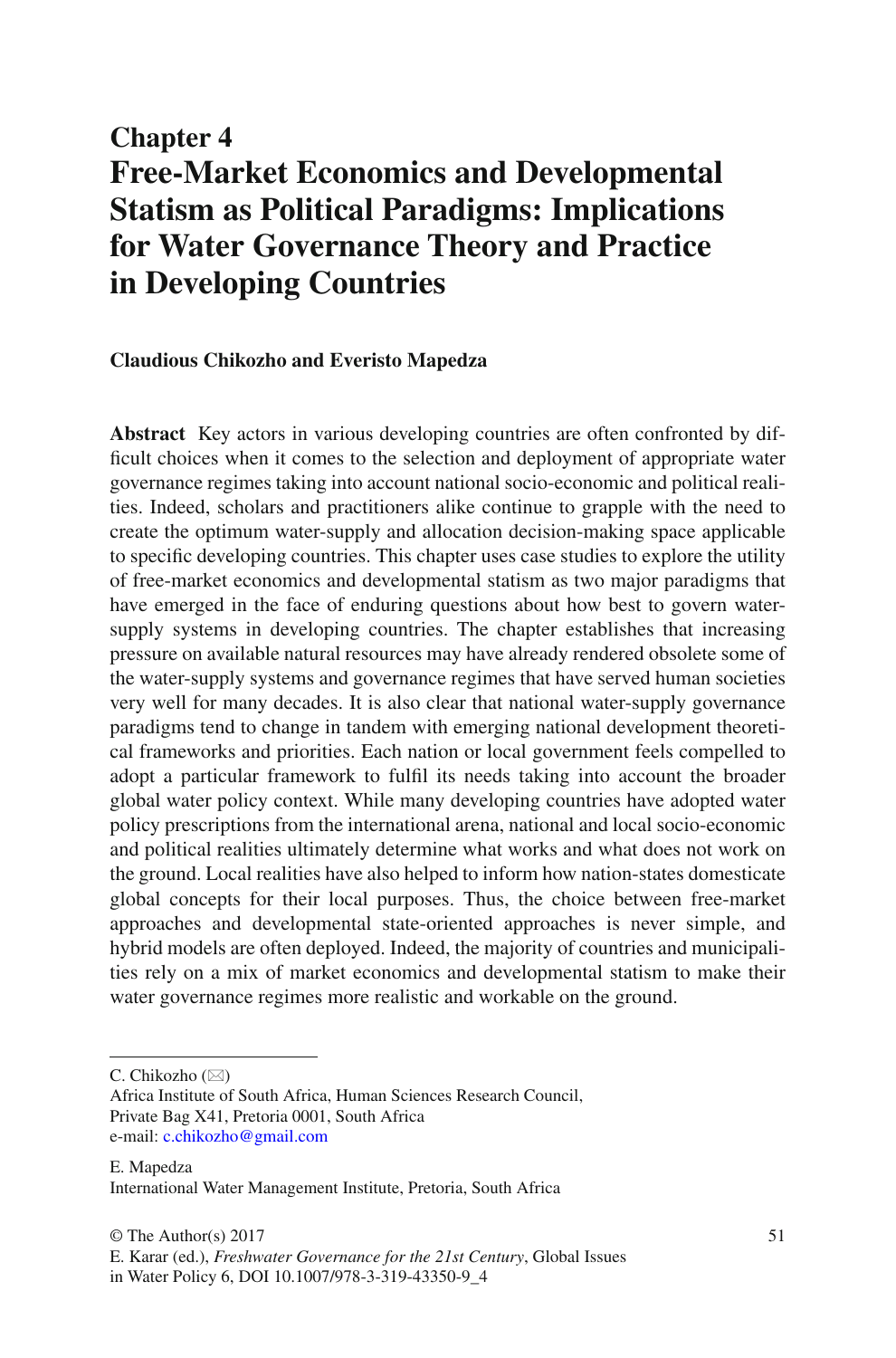**Keywords** Water supply • Governance • Policy • Developmental state • Free markets • Municipalities

## **4.1 Introduction and Background**

 The past six decades of changing development paradigms have seen alternating national and international water policies emphasise the state, user groups or markets as essential for solving water resource governance challenges. Closer analysis reveals that each of these solutions has worked in some places but failed in others, especially when attempts were made to pilot the solutions across many countries and diverse socio-economic situations (Meinzen-Dick 2007). But since the early 1990s, integrated water resource management (IWRM) has emerged as the dominant framework for guiding decision-making and planning in the water sectors of developing countries. With the observed and anticipated worsening of water scarcity due to climate change and various anthropogenic factors that increase water demand, the push for IWRM has never been greater.

 It is within this context that discourses on the importance of the "political paradigm" for water governance in developing countries are usually framed. In these discourses, scholars and practitioners alike grapple with the need to create the optimum water-supply and allocation decision-making framework applicable to a developing country, especially in Africa. The enduring question is no longer whether or not water should be managed purely as a social or economic good. Instead, it is now more about how best a particular country and its service delivery agencies can manage freshwater-supply systems taking into account the state's developmental role while at the same time addressing the free-market economy imperatives evident in and promoted by advocates of IWRM approaches. At the same time, implementation is often constrained by resource limitations, structural adjustment programmes and poverty reduction strategies.

 Analytical papers by several scholars indicate that traditional approaches for meeting increasing demand for water relied almost exclusively on centralised infrastructure and decision-making characterised by big dams and reservoirs, pipelines and treatment plants, water departments and agencies (see Gleick [2002](#page-24-0); Chikozho 2008; GWP 2012). These approaches, dominated by a supply orientation and reliance on technical solutions to water problems, have since been discarded in favour of a governance regime that embraces user involvement in decision-making and more efficient resource management. In effect, IWRM explicitly challenges traditional water development and governance systems. It starts with the recognition that top-down, supply-led, technically based and sectoral approaches to water governance and management impose unsustainably high economic, social and ecological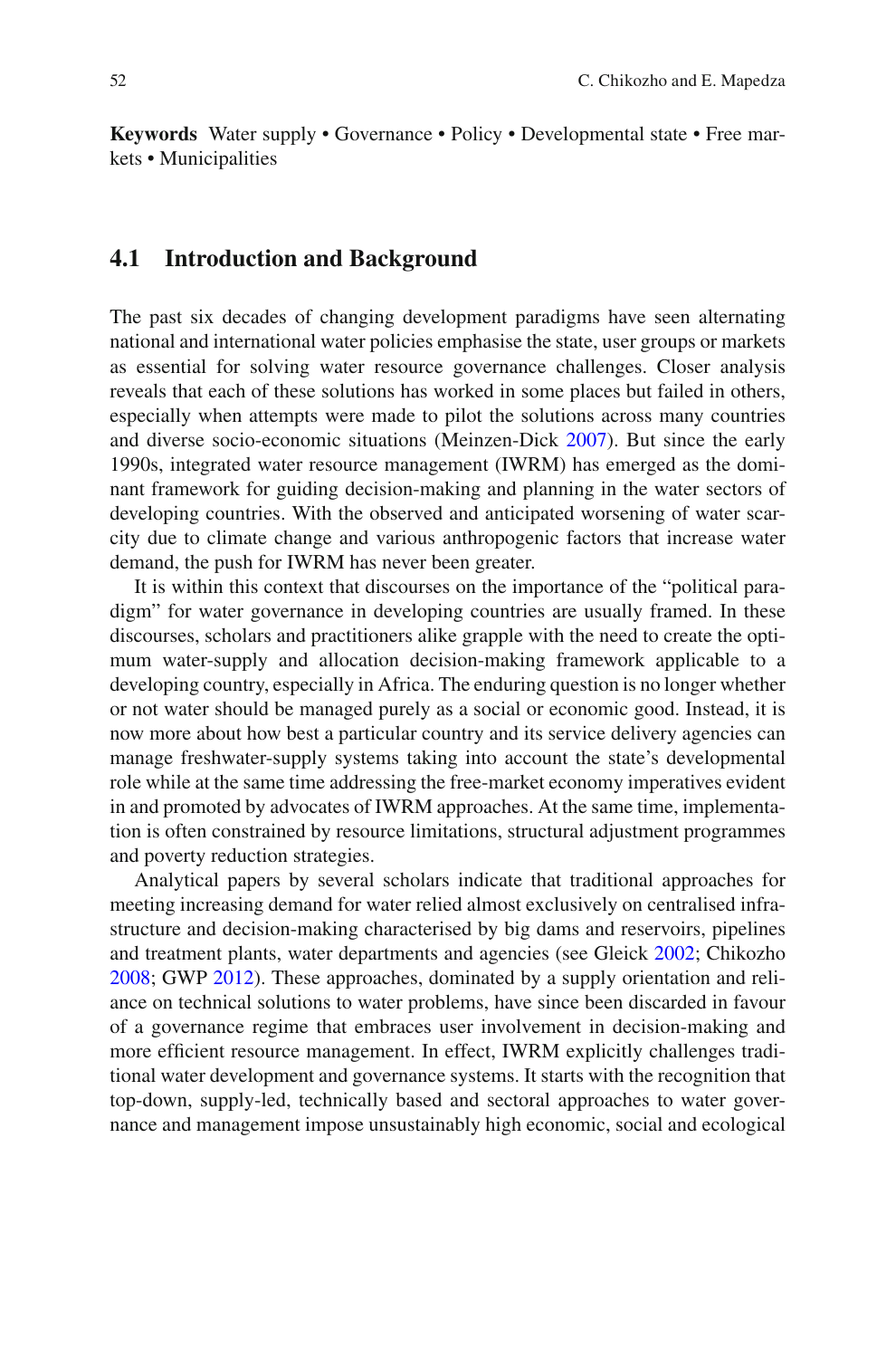costs on human societies and on the natural environment. The water governance paradigm that has now emerged is underpinned by neoliberal approaches that emphasise, inter alia, a "rolling back of the state from the frontiers of development planning" and treating water-supply services as "economic" products that need to be paid for. It is a way of thinking that emphasises decentralised management structures, use of efficient technologies and deployment of water pricing structures that act as both incentives and disincentives for "irresponsible" water use.

 This chapter addresses two major paradigms that have emerged in the face of enduring questions regarding how to govern water-supply systems in a developmental state or in a free-market economy. We present the main discourses attributable to each of these perspectives and their implications in a developing country context. We acknowledge that the increasing scarcity and demand for freshwater has serious implications for how water is allocated and protected. We argue that in the face of new pressures on the resource, water-supply systems, models and governance regimes that have served human societies for a long time may now fail to cope. Therefore, this chapter brings attention and sharper focus on the need to deploy alternative tools and approaches to water-supply governance and management in order to protect and sustainably allocate this resource. The chapter also brings to the fore the fact that despite the dichotomy between free-market economy and developmental- state paradigms, in practice, elements of both paradigms tend to be combined, albeit in different proportions.

 Well-known scholarship that addresses water institutions includes Rosegrant and Binswanger (1994), Barnekov et al. (1989), Saleth and Dinar (2005), Meinzen-Dick ( $2007$ ), Briscoe ( $2011$ ), Beveridge and Monsees ( $2012$ ) and Horne ( $2013$ ). Most of these scholars partly focus on the benefits or disadvantages of water markets and provide insights about their utility in specific contexts as well as guidance on how they may be improved. Typically, most of them use economic efficiency and equity perspectives as the point of departure in their analyses. Our goal in this chapter is more modest, that is, to show how developing countries may or may not deploy market mechanisms in their water-supply systems and what this implies in terms of efficiency, equity and sustainability. We do not necessarily provide specific recommendations about how to improve water markets; neither do we discuss best prac-tice in terms of water institutions (see Saleth and Dinar [2005](#page-27-0)). Instead, we provide an overview of the key debates and major institutional underpinnings of watersupply sectors in developing countries and their potential performance under market or developmental state-oriented planning conditions. This chapter is intended to inform practitioners, policymakers and theorists who grapple continuously with the challenge of crafting effective water governance systems in a rapidly altering environment in developing countries. Section 3.1 focuses on key discourses, concepts and expectations relevant to the management of water in a free-market economy. Section 3.2 explores the major discourses, concepts and expectations relevant to the management of water in a developmental state.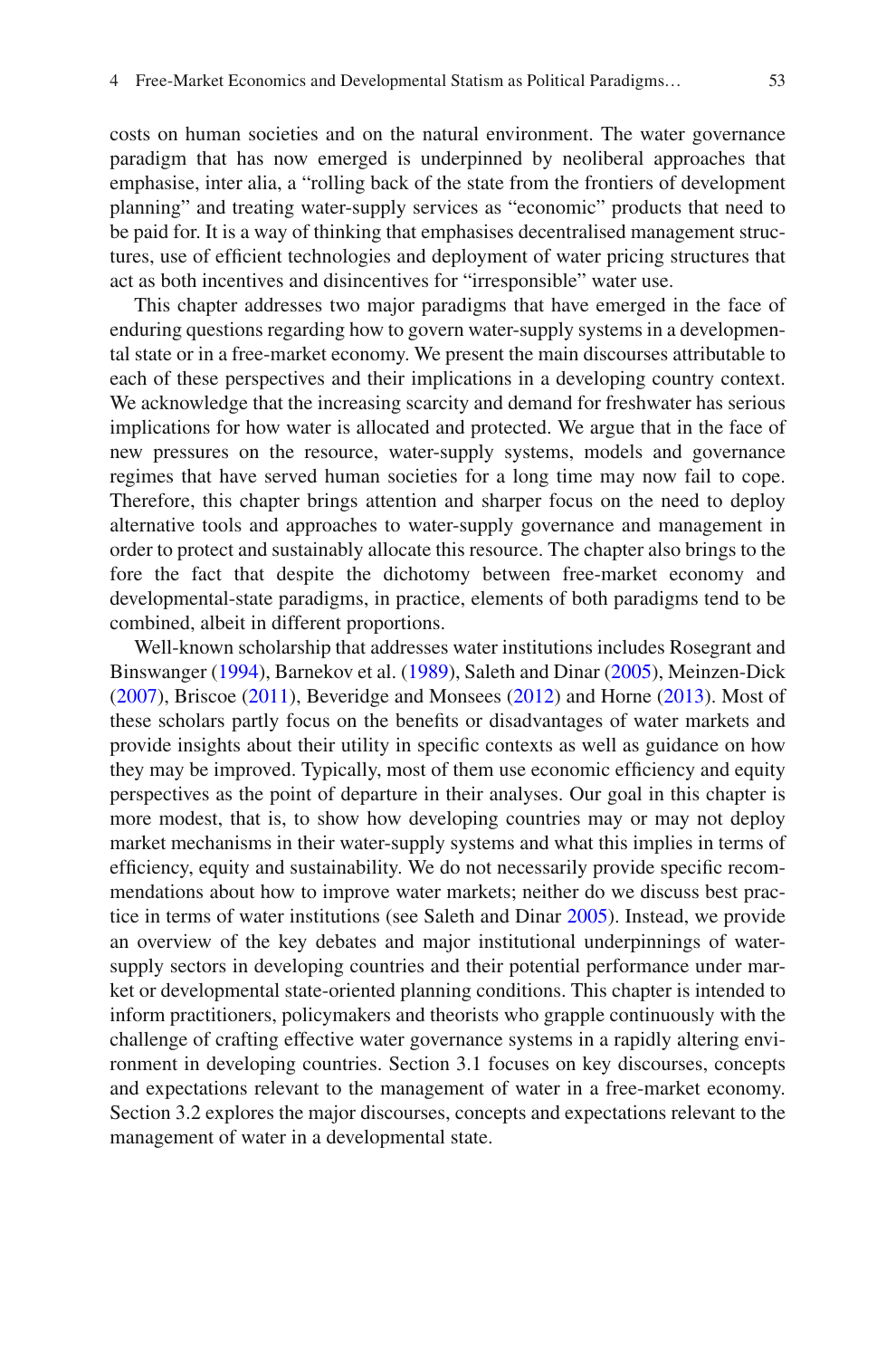## *4.1.1 Managing Water in a Free-Market Economy: A Brief Historical Trajectory*

While understanding around the vulnerability and finite nature of water in the face of rapidly growing demand for the resource has a long history, it was highlighted together with the concept of the "right to water" in much clearer terms than ever before during the United Nations (UN) Conference on Water, 1977 at Mar del Plata. Since then, debates on water governance in developing countries have mainly revolved around the need to discard the long-held belief that water is a social good to be provided by the state, either free of charge or at very low cost. To proponents of this approach, developing and delivering new water-supply systems and suppressing water prices appear much more politically expedient than focusing on charging higher prices and improving the efficiency of existing supply systems. This approach was buttressed by the widely held belief that water was always going to be in abundance (Molle 2009). Inefficiencies in water use were either not detected at all or simply ignored. Thus, the failure to recognise the economic value of water led to wasteful and environmentally damaging uses of the resource (Kevinsen et al. 2014). As Smith and Wang (2008) point out, solely searching for water supply-side remedies may mask overconsumptive or unsustainable behaviours that are acknowledged during the critical self-examination that inevitably occurs when a water conservation approach is adopted.

 Both the 1987 Report of the World Commission on Environment and Development (Brundtland Commission) entitled "Our Common Future" and the Dublin Principles of 1992 heralded a significant shift in perceptions about how water and other natural resources should be governed and managed, giving rise to the acceptance of the integrated approach embodied in IWRM. Guided by the Dublin Principles, governments, water management agencies, international organisations, civil society agencies and others have engaged in a long-term change process to improve management of water resources (see FAO [1995](#page-24-0); GWP [2003](#page-24-0); Chikozho 2010). A product of the UN Conference on Environment and Development held in Rio de Janeiro, Brazil, in 1992, Agenda 21, Principle No. 4, declared that "Water has an economic value in all its competing uses and should be recognized as an economic good" (United Nations 1992). In 1993, the World Bank issued a comprehensive policy paper that basically reiterated that water should be viewed as a limited resource to be managed in an integrated manner to meet national objectives – economic, social, security and envi-ronmental rather than as an input into specific sectors (World Bank [1993a](#page-28-0)). Attention significantly shifted from technical solutions to solutions of a managerial and insti-tutional nature in the early 1990s (Schwartz [2008](#page-27-0)). This shift should also be understood within the context of a broader neoliberal agenda led by the World Bank and the IMF during the same period that advocated reduction of the role of the state in development planning.

 In effect, IWRM has been promoted in many developing countries by various international players such as the Global Water Partnership (GWP), the World Water Council, the World Bank and the UN, as well as national governments, as a key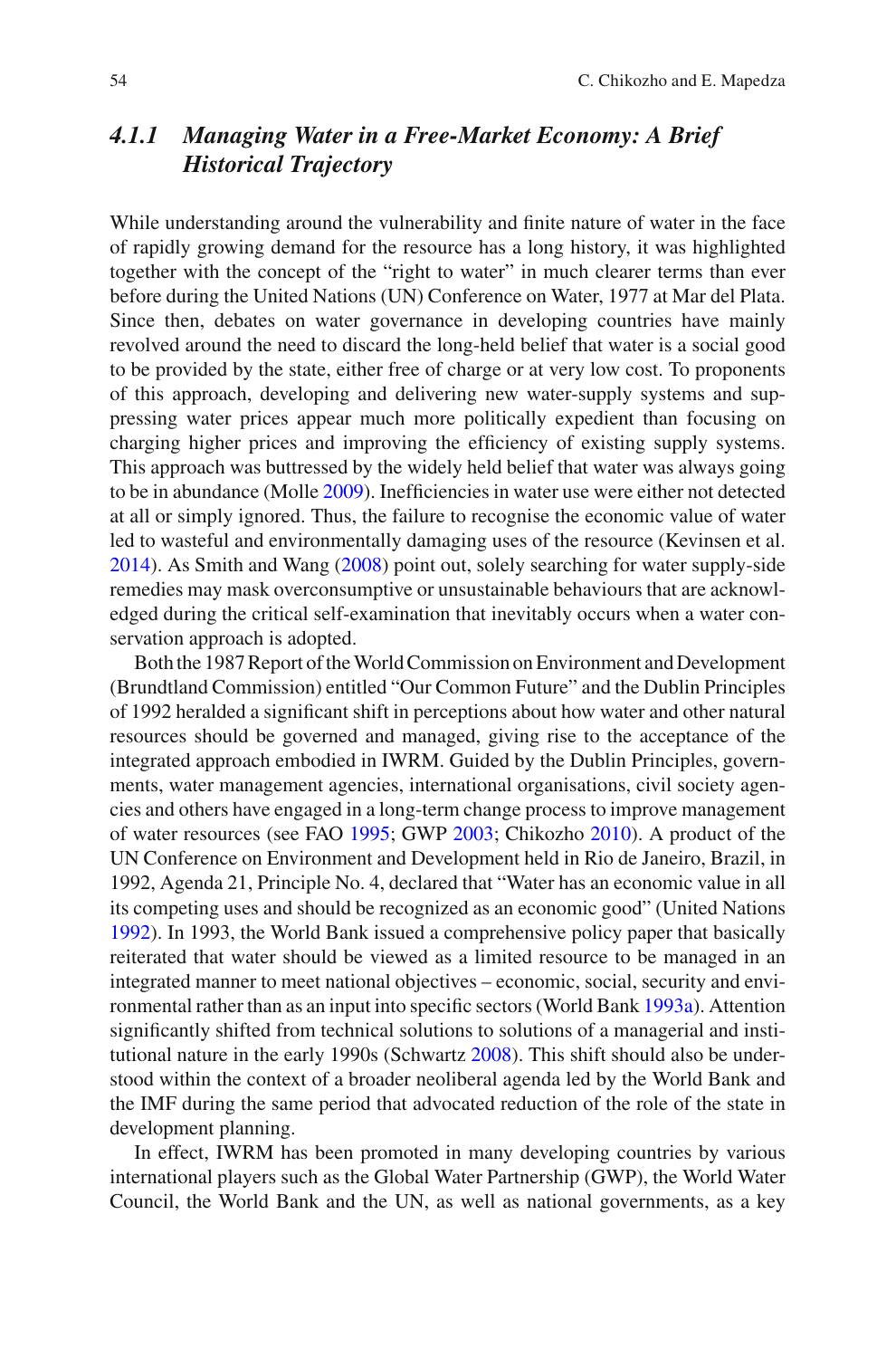means of improving access to safe water supply and sanitation and, more generally, alleviating poverty and improving peoples' lives. In the process, "water as an economic good" has evolved to take precedence over the IWRM principles of social and environmental equity (see Mukhtarov 2006; Mollinga [2008](#page-26-0); Beveridge and Monsees 2012). Most of the key international water-policy players have either directly supported or advocated institutional reforms in developing countries whose backbone is the IWRM framework. In countries that have adopted the "water-as-aneconomic-good" principle, the reforms that ensue have tended to drastically alter the relationships between the state, civil society and private sector players active in water supply and sanitation. The "water-as-an-economic-good" principle has come to be viewed as an important way of achieving efficient and equitable water use as well as encouraging better protection of the resource (Chikozho 2010). The World Bank in particular came to play a central role in developing and promoting water management policies and reforms consistent with its interpretation of water as an economic good (Budds  $2004$ ). It embraced the principles of water privatisation, in terms of both private-sector participation in urban water utilities and the definition of private property rights over water resources, as a means of addressing the dual concerns of increased water-supply coverage and efficient water resource management.

#### **4.1.1.1 Theoretical Underpinnings of a Free-Market Economy**

 A free-market economy basically refers to an economic system in which economic decisions and the pricing of goods and services are guided solely by the aggregate interactions of a country's citizens and businesses. There is little government intervention or central planning except as a guarantor of the transactional environment through development and enforcement of the regulatory environment (Coates 2000; Hall and Soskice 2001). In other words, goods and services are produced and sold with very limited interference from the state. Trading relations exist mainly between and among the producers of raw materials, producers of processed goods and services, retailers and consumers. The laws of demand and supply determine the direction and speed with which goods and services move on the market (Jessop 2002; Perkins et al. [2012](#page-26-0)). Consumers express their choices through the decisions they make when allocating their finances to enable specific transactions to occur. A freemarket economy is therefore, the opposite of a centrally planned economy, in which government decisions determine the direction that most aspects of a country's economic activity take.

 Free-market economies are based on the assumption that market forces, such as supply and demand, are the best determinants of what is right for a nation's wellbeing, and these are based on rational decisions made by consumers seeking to optimise or maximise their benefits from various transactions. While most developed nations today could be classified as having mixed economies, they are often said to have market economies because they allow market forces to drive most of their activities, typically engaging in government intervention only to the extent that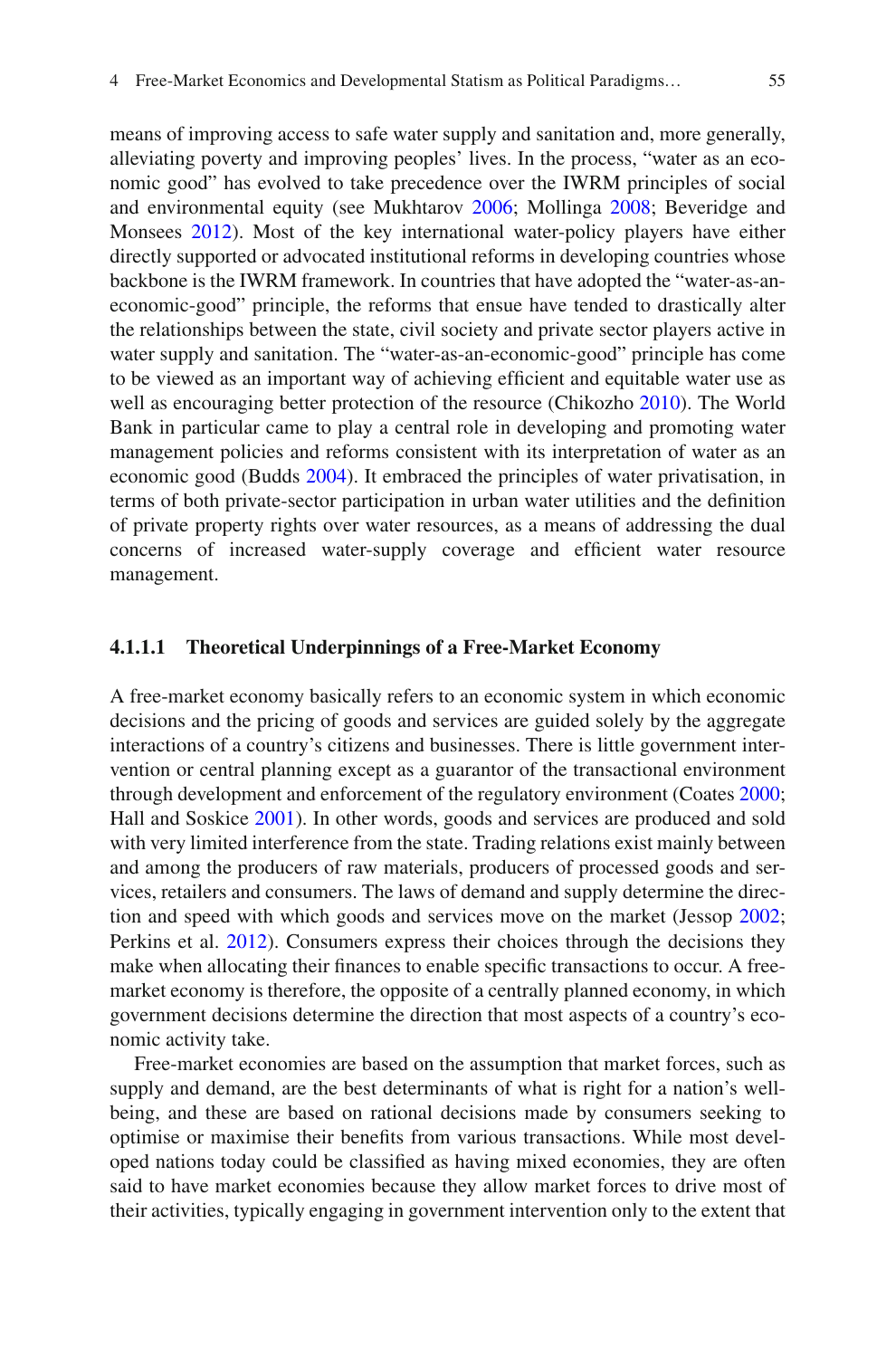it is needed to provide stability (Jessop [2002](#page-25-0)). In essence, proponents of free markets and privatisation assume that the private sector is inherently dynamic, productive and dependable. They also hold the belief that private institutions are intrinsically superior to public institutions for the delivery of goods and services. They have the confidence that market efficiency is the appropriate criterion of social performance in virtually all spheres of community activity (see Barnekov et al. 1989; Castro 2007). Although the market economy is clearly the system of choice in today's global marketplace, there is significant debate regarding the amount of government intervention considered optimal for efficient economic operations in developing countries.

 Debates surrounding the applicability of free-market principles in developing countries intensified in the past few decades, especially with the failure of the socialist path to development in the late 1980s and the rise to prominence of neoliberalism as promoted by the World Bank, the International Finance Corporation and their development partners (the so-called Washington Consensus). The major ideology behind neoliberalism is that economic, political and social relations are best organised through formally free choices of free and rational actors who seek to advance their own material or ideal interests in an institutional framework that, by design, maximises the scope for free choice (Coates 2000; Jessop [1997](#page-25-0); Perkins et al. [2012 \)](#page-26-0). Economically, it promotes the expansion of the market economy and monetisation of exchange in as many social practices as possible. From a political perspective, it implies that decision-making should involve a state that has limited substantive powers of economic and social intervention and commits itself to maximising the freedom of actors in the economy to engage in economic transactions that they consider beneficial to their welfare (Jessop [2002](#page-25-0)).

 In most free-market economies, calls for the liberalisation and deregulation of economic transactions within national borders and beyond have prevailed to the point where even formerly social democratic political parties decline to challenge them. This has also entailed privatisation of state-owned enterprises and public services and application of market proxies in the public sector (see Hodgson 1992; Jessop 2002). Hoskisson et al. (2000) argue that as a political project, free-market economics seeks to actively promote rolling back of the state from its traditional and routine forms of intervention associated with the mixed economy and the welfare- oriented national state. It also involves a deliberate shift in public policy that leads to the roll-out of new forms of governance such as decentralised national planning and service delivery, privatisation and commercialisation of public services such as water and electricity supply.

 Presumably, these new forms of governance are more suitable for a thriving market-driven national economy (Stein 1994). This typically involves the selective transfer of state capacities upwards, downwards and sideways, as intervention is rescaled in the hope of securing conditions for a smoothly operating world market and to promote supply-side competitiveness on various scales above and below the national level (Jessop [1997](#page-25-0)). A shift also occurs from government to market forces and public–private partnerships. This shift reflects the neoliberal belief in the probability, if not inevitability, of state failure and the need to involve relevant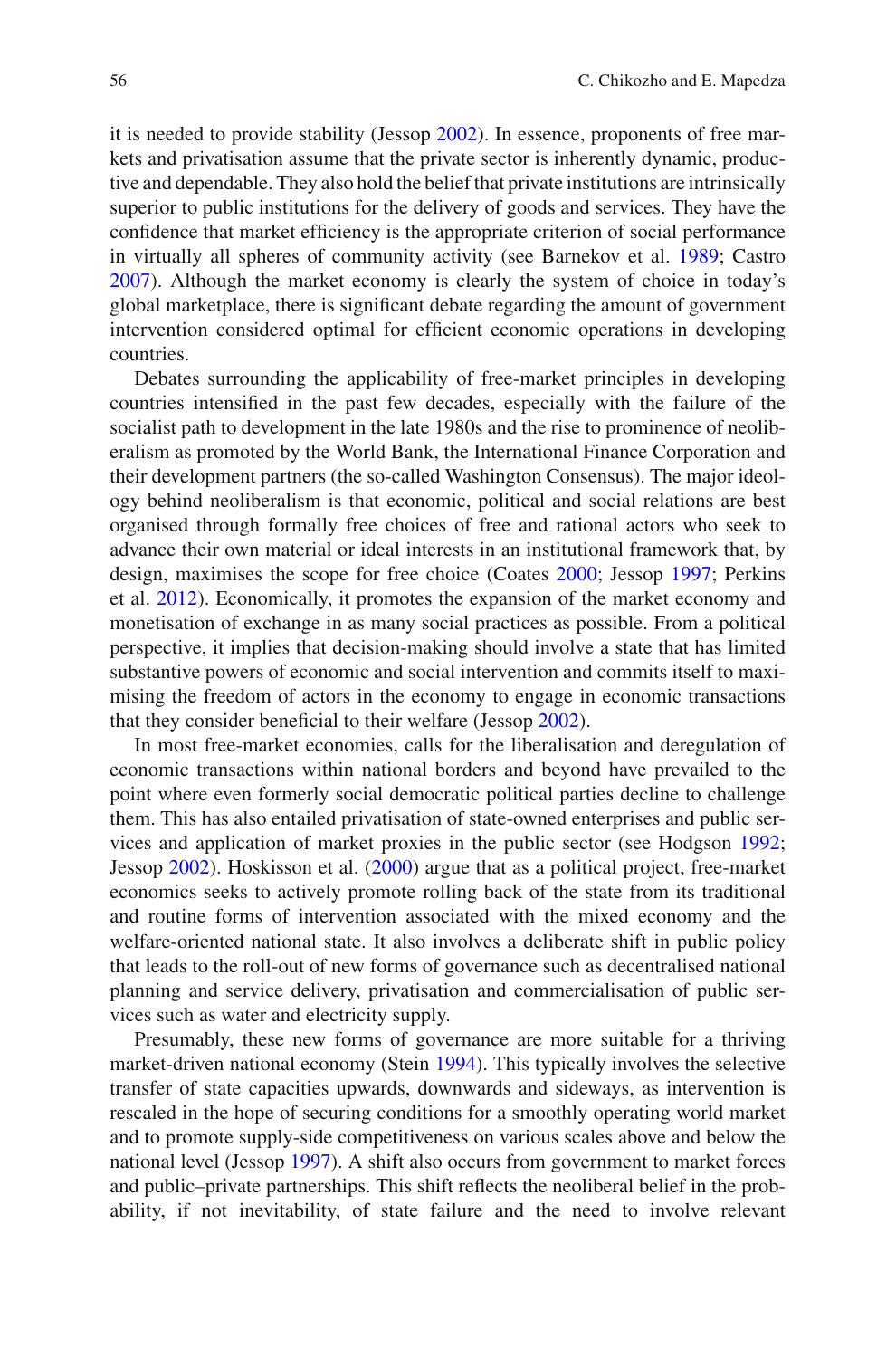stakeholders in supply-side policies (ibid). If the state cannot deliver something as basic as water and sanitation, the argument goes that is a strong indication of a general failure of public-sector capacity (see Anderson and Snyder 1997). Therefore, water scarcity becomes simultaneously indicative of a problem of poverty, of modernisation and of governance, and reforms are required to correct state failure (Goldman 2007). The extent to which the reforms and new forms of governance are applicable to a sector such as water supply remains debatable, particularly given the orthodox categorisation of water as a *public good* in mainstream public management discourses for many decades.<sup>1</sup>

#### **4.1.1.2 Implications for Water Governance and Management**

 While very few countries in the developing world use the free-market economy principles to solely determine water allocation and distribution among various social groups, many public water utilities in Africa have been grappling with extensive reforms as part of the implementation of IWRM. Such reforms have also been implemented in the context of broader public-sector reforms aimed at improving public service delivery across various government departments.<sup>2</sup> A key defining feature of these reforms is the introduction of management principles and practices associated with typical private-sector commercialisation processes (Schwartz 2008). These include using the laws of supply and demand to determine prices for water and strict commitments to making profits. The implications of these reforms on water-supply system efficiency and equity are likely to be far reaching.

 Implementation of the reforms on the ground has been characterised by two main approaches. The first one is a situation where management of the water utilities in urban areas is delegated to the private sector through concession contracts or other contractual arrangements. The second is a strategy that retains management of the water utility in a public agency, but concentrates on introducing management practices associated with the private sector for both urban areas and irrigated agriculture (ibid). Introduction of private-sector management approaches usually results in changes to the water rights or licensing regime. The expectation is that water licences or rights can be eventually traded on the open market based on demand and supply while progressively "depoliticising" the water governance regime (see Hernández-Mora et al. 2015). According to Brown et al. (2009), many international

<sup>&</sup>lt;sup>1</sup> Gravelle and Rees (1981) state that "The defining characteristic of a public good is that consumption of it by one individual does not actually or potentially reduce the amount available to be consumed by another individual". Thus, individuals cannot be effectively excluded from using or consuming those goods, and the use by one individual does not reduce availability to others, e.g. fresh air, forests, fisheries, water, etc.

<sup>&</sup>lt;sup>2</sup> Schwartz (2008) states that the origins of this form of reform, often referred to as the *New Public Management*, lie in New Zealand and the United Kingdom where it was initiated in the early 1980s. These "reforms are a significant part of the *new public management* discourses that have been promoted by a broad coalition of sector professionals, donors and international development agencies".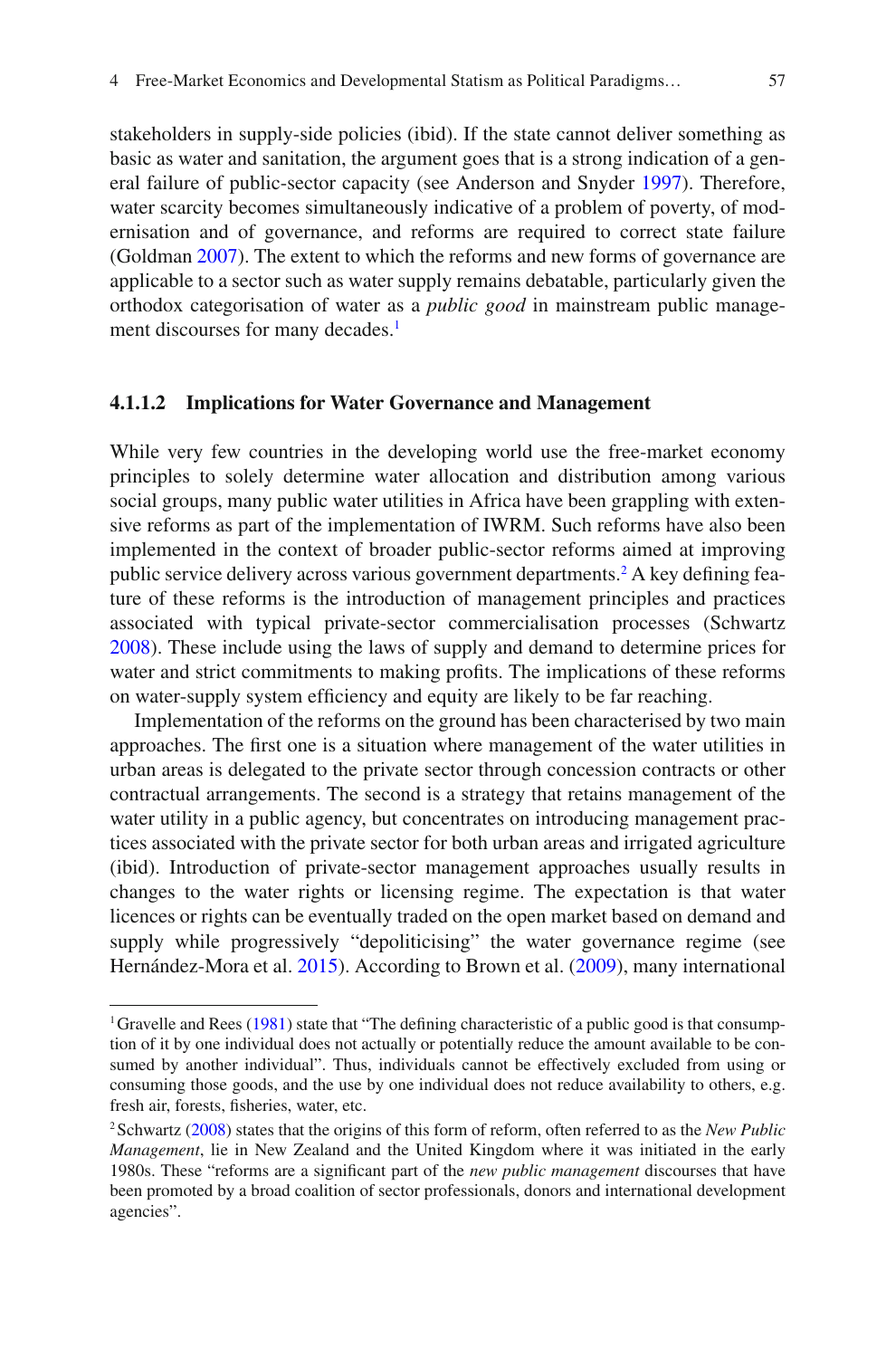and bilateral donors and lending agencies have supported privatisation of watersupply systems believing that private-sector involvement is a means of removing politics from the sector and also a reliable source of investment capital. However, the extent to which such assumptions are realised in reality differs from place to place.

 A major thrust of reforms in developing countries has been towards implementing changes in arrangements within the public sector by increasing the autonomy of state-owned utilities and requiring them to manage resources such as water on a more commercial basis (Schwartz [2008](#page-27-0)). Broadly, new public management (NPM) reforms in the water-supply and sanitation sector share characteristics such as increasing the level of autonomy of the utility, separating regulatory tasks from service provision, creating quasi-competition in the water sector in terms of service provision, increasing tariffs to cost recovering levels and increasing customer orientation and increasing accountability for the results produced by the water utility (Herrera and Post [2014](#page-25-0) ). To ensure that the utility is actually producing the services that it is supposed to be producing, an accompanying regulatory framework is often developed and implemented which provides incentives for the utility to improve service provision. Consumers are expected to obtain access to water by obtaining formal water rights or licences. The state agencies and autonomous utilities supplying water benefit directly through increased revenues raised from water licences and permits.

 In the long run, an expected offshoot of water privatisation and commercialisation is the emergence of water trading among users with formal rights to water. Briscoe (2011) points out that once users have clear, transferable property rights to water, they automatically consider whether they wish to forego a particular use of water in exchange for compensation from another user who may place a higher value on the water. Reallocating water then becomes a matter of voluntary and mutually beneficial agreements between willing buyers and willing sellers and not a matter of confiscation or an endless search for new sources of supply by state agencies. Throughout the arid Western United States, for example, and in the Murray-Darling basin in Australia, water rights are considered as legal property and, under different rules in different states, allow for approved transfers between willing buyers and willing sellers (see Grafton et al. [2011](#page-24-0); NWC 2011). Chile and Mexico are the other well-known examples of countries where formal water markets have been introduced (Horne [2013 \)](#page-25-0). It has also become an issue for debate in the UK as part of the UK's reconsideration of abstraction management. However, in most developing countries, water markets mainly consist of informal agreements between neighbouring farmers about how to share supplied or extracted water for their mutual benefit. Typically, this involves one farmer allowing access to water to another user in exchange for a financial or nonfinancial payment (Briscoe 2011; Nikolakis et al. [2013](#page-26-0)).

 Where the free-market economy is fully functional and an appropriate regulatory environment for water markets is created, efficiency gains are noticeable. For example, Horne (2013) states that the operation of water markets in the Murray-Darling basin provides an important example of the potential benefits of water trading for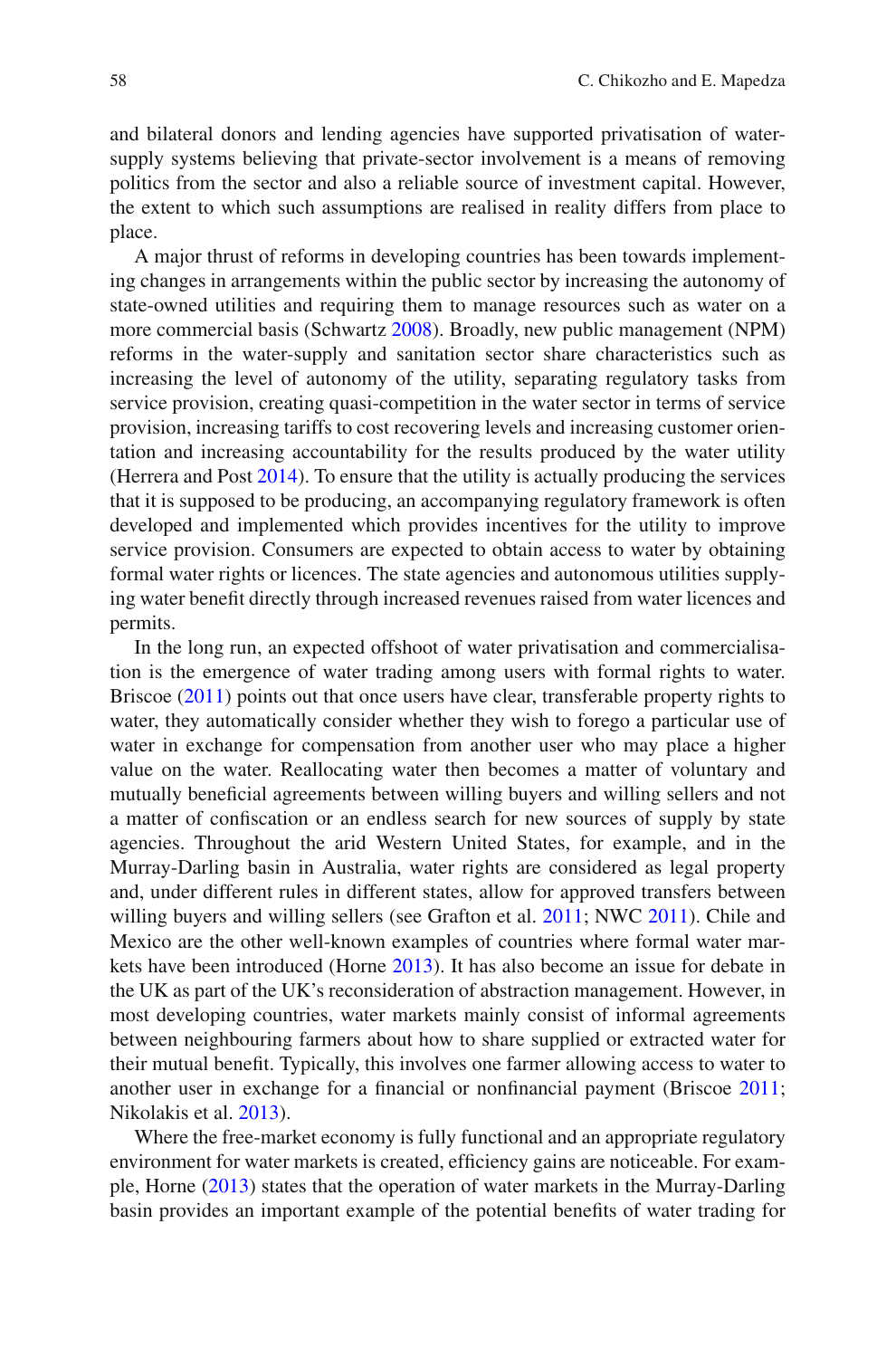irrigators, communities and the environment. Generally, water markets in this basin account for over 80 % of both the water entitlement trade and the trade in seasonal allocations (or trade in actual water) nationally. Tradability of water and water assets follows complex rules, and for the most part, trading in surface water entitlements occurs only in relation to regulated water flows within and between valleys, provided there are no hydrological reasons inhibiting trade (NWC [2012](#page-26-0); National Water Market [2012](#page-26-0)).

 In the face of increasing water stress, it is possible that more countries will turn towards legal, formally managed water markets which enable them to shift water from low-value to high-value uses (Briscoe [2011](#page-23-0)). One would also imagine that once the free-market economy approach is deployed, policy and legislation governing water allocation and supply systems inevitably treat water as an economic good. The "user-pays" and "polluter-pays" principles are then applied to enhance water governance efficiency.<sup>3</sup> Application of these principles also implies running the water sector on a cost-recovery basis so that it becomes self-financing instead of relying on government budgetary allocations and subsidies. It also means charging higher prices for water than before in order to recover all costs of supplying the water to users (see Herrera and Post 2014). In such a case, companies and individuals whose activities cause water pollution have to obtain water pollution permits. They are then charged certain prices (penalties) according to the level of pollution they cause. The money raised is intended to be used to correct any environmental damage caused by the pollution.

 Another common feature of managing water in a free-market economy (and indeed an important one) is the emphasis on water conservation and demand management (WDM). This is perhaps best showcased in urban areas where human population continues to be more concentrated and also in irrigated agriculture which tends to be a major water-use sector in most countries (see Gleick [2002](#page-24-0) ). In developing country urban water-supply systems, unaccounted-for water often averages between 40 % and 60 % resulting from old infrastructure and burst or leaking pipes. Efforts to address such water losses through conservation measures and WDM often bear impressive results (Brandes and Ferguson 2004; Schwartz [2008](#page-27-0); Da-ping et al.  $2011$ ). As Gumbo ( $2004$ ) points out, the argument for WDM is sound and convincing: if there is a shortage of water for urban supplies, do not limit the solution to supply options only, but also consider demand-side options, such as minimising water losses and influencing demand to more desirable levels through structural measures such as retrofitting of water appliances, recycling and reuse, active or reactive leak detection and repair.

 Useful nonstructural measures would include education and awareness campaigns, restrictions on water use, water tariff structure policy changes and innovative presentation of utility bills. In essence, WDM has evolved into long-term

 $3$  Correljé et al. (2007) state that the polluter-pays and the user-pays principles are both related to who should bear the costs of environmental degradation. Those who cause pollution should meet the costs to which it gives rise, and users of a natural resource must bear the cost of running down natural capital.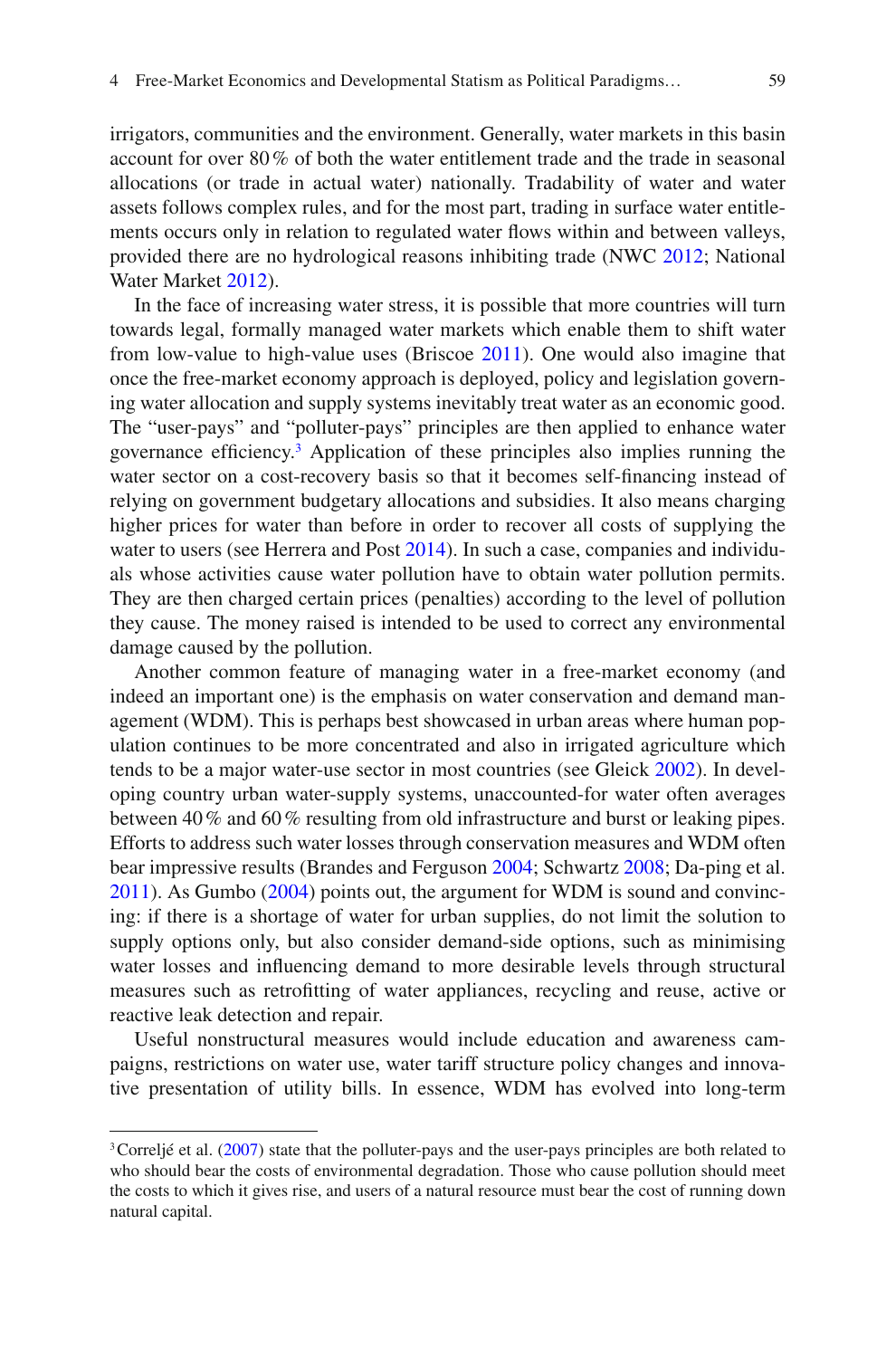municipal planning that helps to avoid costly capital infrastructural expansions (Vickers  $2001$ ; Brooks  $2006$ ; Kevinsen et al.  $2014$ ). A study by Gumbo  $(2004)$ focusing on eight cities in Southern Africa concluded that cities such as Bulawayo in Zimbabwe, Windhoek in Namibia and Hermanus in South Africa, which have invested in WDM, significantly reduced water losses (by at least  $20\%$ ). The same study also concluded that cities performing well in terms of WDM have higher water-supply coverage figures, with at least  $90\%$  of the population having individual or household water connections, while cities that did not implement WDM approaches could not account for more than half of the water supplied.

 Economic incentives and water pricing policy strategies are today's powerful WDM tools, making this option more environmentally friendly and, at the same time, an economically effective alternative solution to balance supply and demand (Kolokytha et al. [2002 \)](#page-25-0). Pricing through metering allows water users to become more aware of local consumption and is a prerequisite for the implementation of volume-based water pricing mechanisms (Kevinsen et al. [2014 \)](#page-25-0). Switching from a flat or fixed water rate to a metred system and increasing tariffs have been shown to reduce water demand (Da-ping et al. 2011). The goals most often cited in discussions of water pricing and tariff structures include efficiency, equity and sustain-ability (see Kanakoudis et al. [2011](#page-25-0); Wichelns [2013](#page-28-0)). If set at the right levels, prices increase the possibility that consumers will better understand the prevailing pertinent costs and water scarcity conditions, and in the process, they will be encouraged to choose water volumes that reflect an efficient allocation of water between competing uses over time. In Beijing, China, a new pricing system that linked the cost of water to the amount of water used significantly encouraged conservation (Gleick 2000). A similar pricing system decreased average monthly residential water use by nearly 30% in Bogor, Indonesia (Postel 2000). Regional water providers in South Africa managed to delay the construction of new water-supply systems by imposing higher rates, distributing water conservation equipment and educating the public (Gumbo 2004).

## **4.1.1.3 Challenges of Managing Water Using Free-Market Approaches**

 It is, however, important to note that within the context of equity and pursuing national objectives of redressing historical imbalances in access to water, the freemarket approach (particularly pricing) usually becomes a hotly contested subject. The notion that all members of a community must have access to an affordable supply of water for domestic uses and livelihood activities is widely accepted in most parts of the world. Thus, equity becomes particularly prevalent in discussions of water tariff structures, given that water is essential and that in many settings, a purely market-based allocation of water between competing users would deprive poor residents of their access to a safe and reliable supply (Wichelns 2013). From a theoretical perspective, one option for simultaneously addressing both equity and efficiency through pricing is to deploy increasing block-rate tariffs. This is a pricing structure that provides some amount of water to poor residents at very low prices,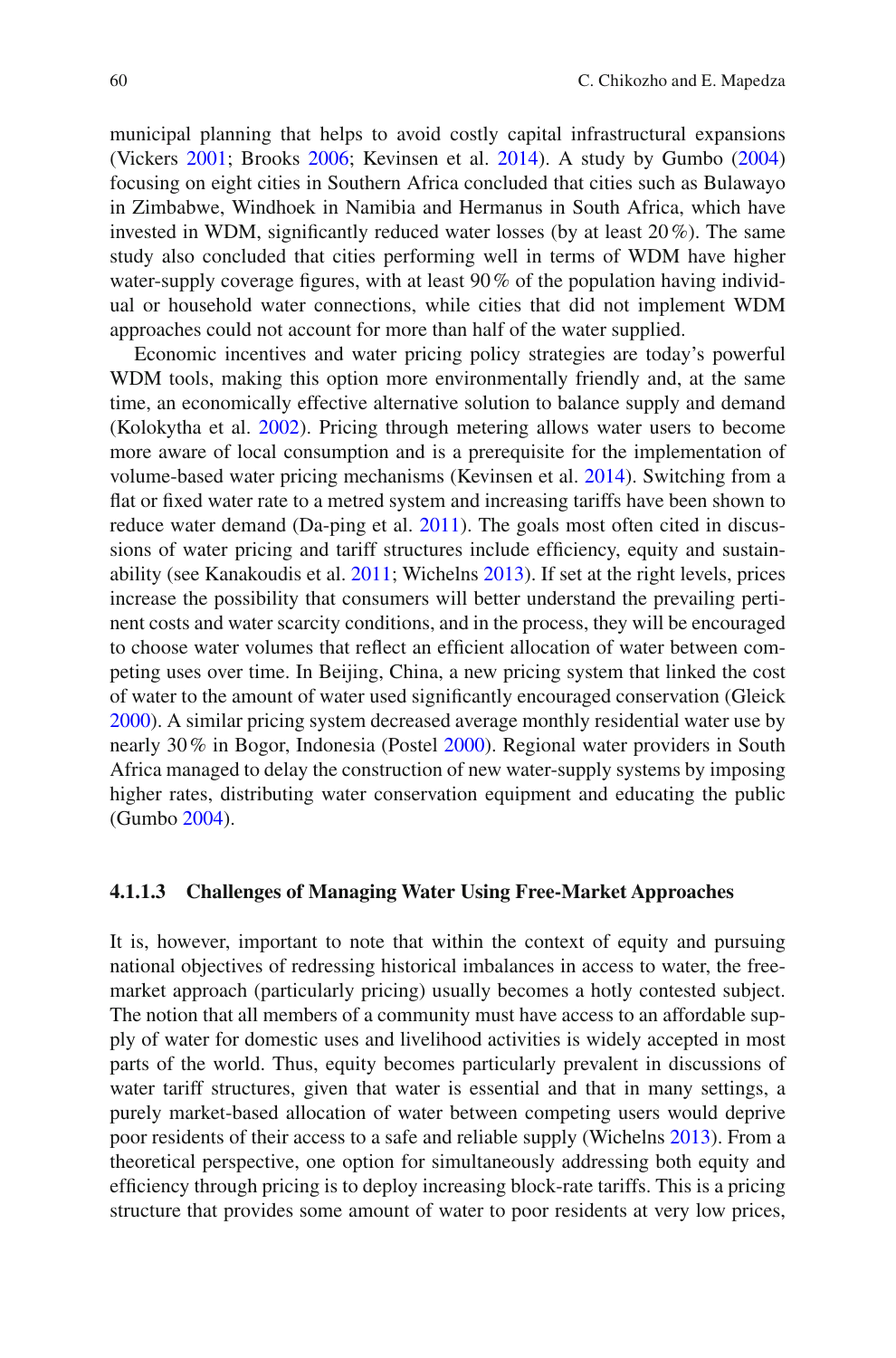while requiring wealthier residents to pay higher prices. Increasing block-rate tariffs have been implemented in many countries, as they enable water agencies to establish a very low price for the volume of water required for subsistence, while charging much higher prices for water deliveries in excess of minimal requirements (see Evans et al. [2002](#page-24-0); Madhoo 2011).

 However, the use of block-rate tariffs has had mixed results in various countries and cannot, therefore, be considered as the automatic panacea to water pricing controversies. For example, in several cases the incremental prices of water have been too low to motivate wise use on the part of wealthier consumers, and as a result, cost-recovery efforts have tended to fall short of initial estimates while the notion of sustainability remains unfulfilled. In other cases, water-supply connection rates have not improved at all even after block-rate tariffs have been introduced (see Keener et al. [2010](#page-25-0)). This suggests that block-rate tariffs are not necessarily the silver bullet for addressing water pricing challenges. Even the best-designed tariff structure cannot provide benefits to poor households that are not connected to the supply network (Angel-Urdinola and Wodon [2012](#page-22-0)). Water is not a typical or an ordinary economic good, and because of its specific characteristics, it is difficult to apply economic theory to it (Lamoree and Van Steenbergen 2006; Anokye and Gupta 2012). In any case, water has no substitute, and if water for basic needs is treated as an economic commodity, it is likely to have serious consequences, particularly for the poor who often do not have alternative sources or substitutes (Grimble 1999). To this end, water utilities in developing countries should still consider increasing their investments in expanding water-supply service delivery in order to increase access for the poor.

 From the foregoing, it is increasingly clear that the establishment of water markets is neither simple nor a readily available panacea. Experience has shown that the establishment of water markets is considerably more complex and nuanced than is often assumed and that it is not enough to just extol the virtues of pricing (Briscoe 2011). For starters, ordinary water users understand a price as a payment for a service rendered. In most developing countries where the supplier is usually a monopoly (and prices are set outside of the market), this means that the legitimate price in the eyes of users is that which it costs an efficient producer (usually a public utility) to produce the service (Nickson [1997](#page-26-0); Schwartz [2008](#page-27-0)). However, it is common for the supplier in Africa to be inefficient, and users are unwilling to pay for these ser-vices under those conditions (Briscoe [2011](#page-23-0)). In addition, even under the most advantageous of settings, users will vigorously resist the notion that they should pay for *sunk costs* which, in their eyes, have already been paid for by taxes or other assessments (Nickson [1997](#page-26-0)).<sup>4</sup> Pressure to increase cost recovery without addressing these fundamental accountability questions is a major part of the reason why cost recovery has been so poor in many countries (Briscoe 2011).

<sup>4</sup> In economics and business decision-making, sunk costs are retrospective (past) costs that have already been incurred and cannot be recovered. They are independent of any event that may occur in the future. As such, once committed, sunk costs no longer constitute a portion of the cost of production (see Baumol and Willig 1981; Sherman [2008](#page-27-0)).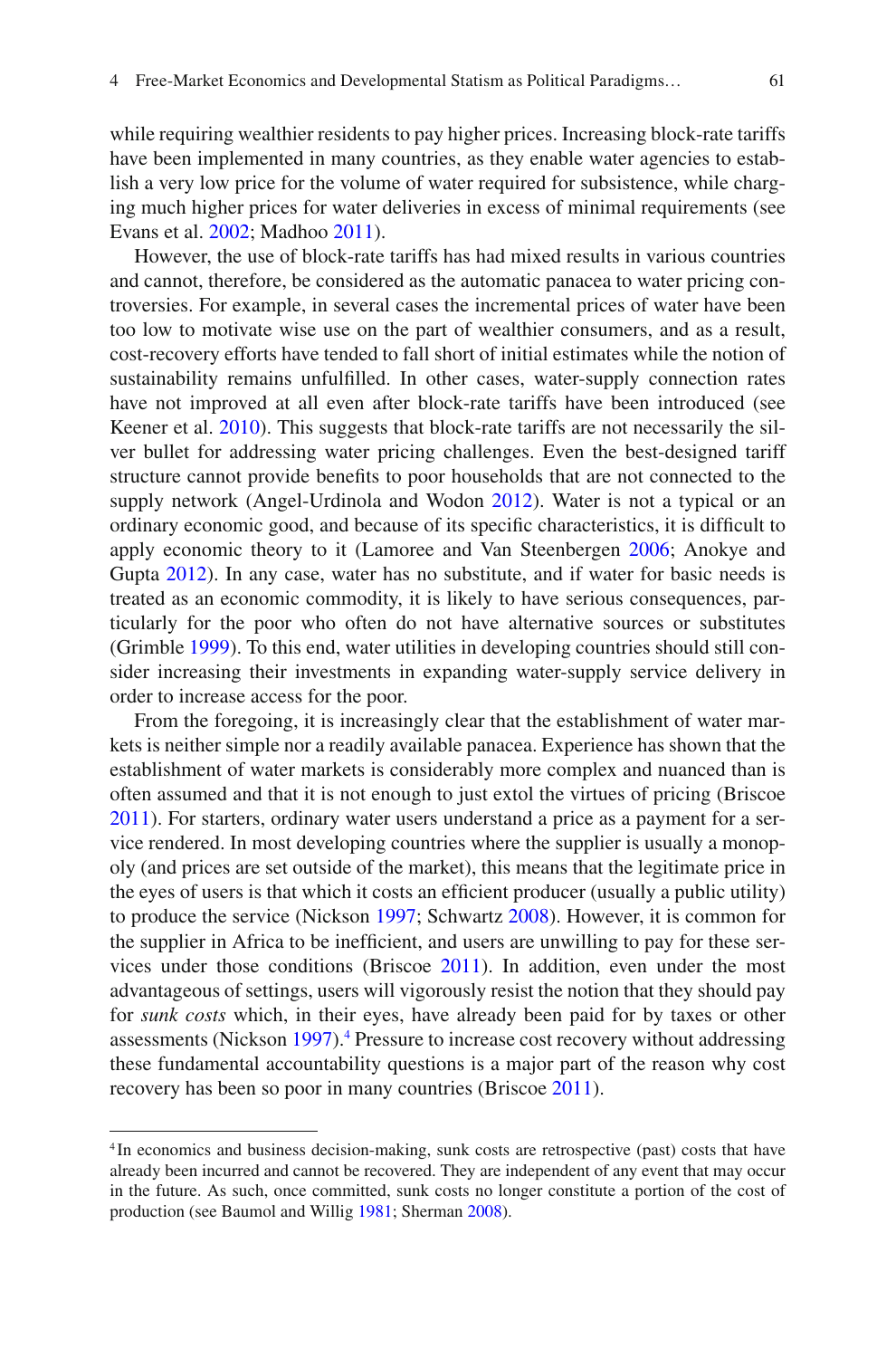A typical example is water privatisation in Bolivia in the early 1990s that occurred with total disregard for the concerns of the citizenry. It resulted in water tariffs that were beyond many citizens' ability to pay, such that it became a very controversial issue and source of conflict in Latin America, leading to a series of political debates, protests and even riots (see Castro [2007](#page-23-0) ; Hailu et al. [2012](#page-24-0) ). The concession was terminated in March 2000 as a result of massive public mobilisations that led to the withdrawal of the entire federal cabinet. The concessionaire's subsequent attempts to seek redress in international courts failed dismally. An examination of the performance of the private sector with respect to water-supply connections for poor households in Jakarta, Indonesia, concluded that the Jakarta private-sector partnership contract had not been pro-poor, and the expected trickledown effect did not materialise (Bakker 2007). New connections were preferentially targeted at middle- and upper-income households over the period 1998–2005, and the numbers of new connections had been lower than the original targets. The failure to connect the poor is not solely attributable to the private operators and identifies disincentives to provide individual network connections to poor households on the part of the municipality, the private concessionaires and poor households (ibid).

 In 1981, Chile reformed its Water Code in line with neoliberal principles, based on private water rights that could be freely traded with few restrictions and minimal state regulation. International financial institutions have embraced the Chilean model, claiming that it results in more efficient water use, and potentially fosters social and environmental benefits (Budds 2004). However, the free-market Water Code has been the focus of a lengthy and heated debate, and attempts to modify it have been debated in congress for over ten years. Moreover, its implementation has been problematic, both in terms of failing to foster active water markets and the growing evidence of social as well as environmental conflicts (Hearne and Easter 1997; Bauer 2004). None of the purported benefits of water markets for peasant farmers in Chile have been observed in practice; indeed, the present mode of water management has had negative socio-environmental implications for peasants in terms of reduced formal access to water and increased vulnerability to drought (Budds [2004](#page-23-0)).

 In other parts of the world where the water "marketisation" agenda has been vigorously promoted, various studies have highlighted the common use of noninstitutional forms of resistance by citizens. These include violent and non-violent protests, vandalism, illegal reconnections and other forms of collective action. In Lima, Peru, for instance, citizens resisted attempts by the water utility to closely monitor household water usage by stealing and vandalising water meters with much greater frequency. For example, whereas 32 256 meters were stolen or vandalised in 2000, this number increased to 85 176 by 2007 (see Ioris [2012](#page-25-0); Herrera and Post [2014 \)](#page-25-0). In a number of South African cities, activists protested the installation of water meters, leading to arrests and criminal charges (see Conca [2006](#page-23-0); Harvey [2005 \)](#page-25-0). In Durban and Tygerberg, for instance, citizens reconnected themselves to the water-supply system following service cut-offs for non-payment (Morgan [2011 \)](#page-26-0). High rates of service cut-offs for non-payment in Tygerberg and Cape Town actu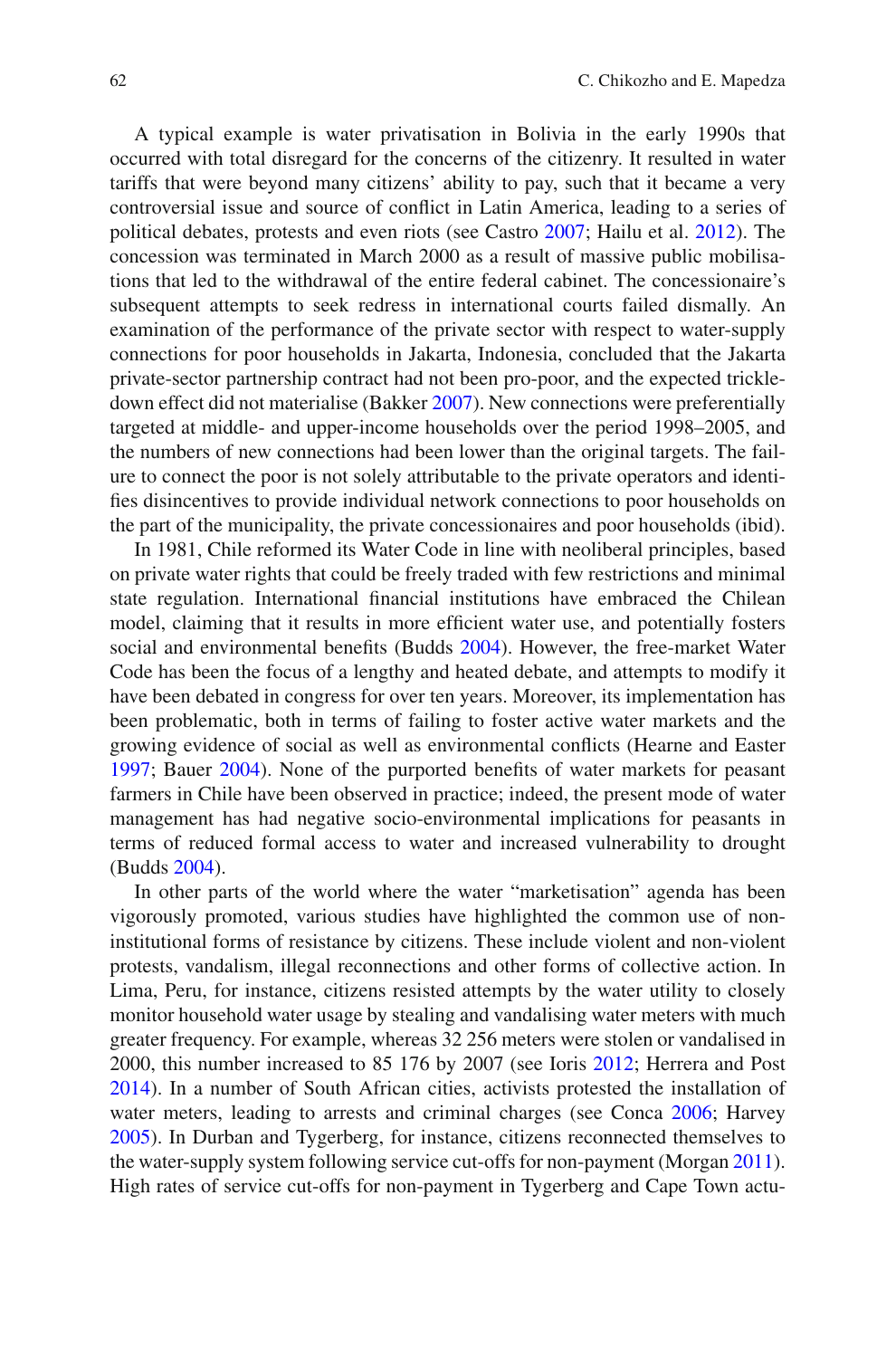ally "sparked township revolts, making these areas periodically ungovernable" (Smith 2004:389). Protestors also boycotted payment in Pretoria while in Durban, large crowds rallied in the water utility offices, holding 10-rand notes to symbolise the maximum amount they could afford to pay per month (Bakker [2010](#page-22-0); Morgan [2011 \)](#page-26-0). In Lusaka, Zambia, price increases that doubled tariffs for middle-class users and more than quadrupled tariffs for low-income users became politically untenable when people protested, and the tariffs were soon reduced significantly (Dagdeviren 2008).

 Overall, the available evidence indicates that market-based approaches to watersupply governance that may have worked in some developed countries do not necessarily apply in developing country contexts. This suggests that sensitivity to the socio-economic, institutional and political dimensions of water management is fundamental to successful implementation of IWRM (see Chikozho 2010; Beveridge and Monsees [2012](#page-22-0)). Closer analysis of the IWRM framework also reveals the negative effects of policy standardisation and formulation at the international level and promotion of policy transfer from the top downwards (Mukhtarov 2006). In this model, a network of international agencies, water experts and professionals have colluded to redefine the water resource management agenda in ways that promote transfer of neoliberal-oriented water policy prescriptions across the world. As a result, much of the IWRM decision-making prescriptions tend to ignore the social, cultural and political context, as well as the historical aspects within which these are embedded (Ashton [2007](#page-22-0)).

 When a state adopts a free-market approach to water governance in a developing country, immediate questions arise regarding the extent to which the approach takes into account these institutional and political sensitivities (Bruns et al. [2005 \)](#page-23-0). This becomes a hotly contested terrain in countries such as South Africa and Zimbabwe where deep-seated historical inequities in access to water have prevailed for a long time. It may be viewed as excluding previously disadvantaged groups from accessing the resource since pricing structures determined on the basis of economic effi-ciency and cost recovery would be predominant (Bouchaud [2008](#page-23-0)). That is perhaps why scholars such as Mukhtarov  $(2006)$  and Butterworth et al.  $(2010)$  have argued strongly that IWRM was never a "people-centred" concept, having emerged from practitioners' ecological concerns over the then-dominant utilitarian use of water supply and discharge. The approach runs the risk of legitimising existing power and access rights inequalities as well as oversimplifying the diversity of needs and inter-ests of local actors (see Molle [2008](#page-26-0); Saravanan et al. [2009](#page-27-0)).

 Another controversial feature of the market economy approach is that it urges government to retreat from the frontiers of development planning by reducing the size and costs of its activities in the water sector, deliberately shifting from a supplyorientation to a demand-driven approach, based on the user-pays principle (see Nhira and Derman [1997](#page-26-0) ; Schreiner and Van Koppen [2001 \)](#page-27-0). Policies and legislation are subsequently revised to suit the emerging water governance regime. Bithas [\( 2008](#page-23-0) ) carried out an elementary microeconomic analysis, which demonstrated that even in cases where private water companies are given the mandate to supply water, constant state intervention is necessary to correct market failures and approach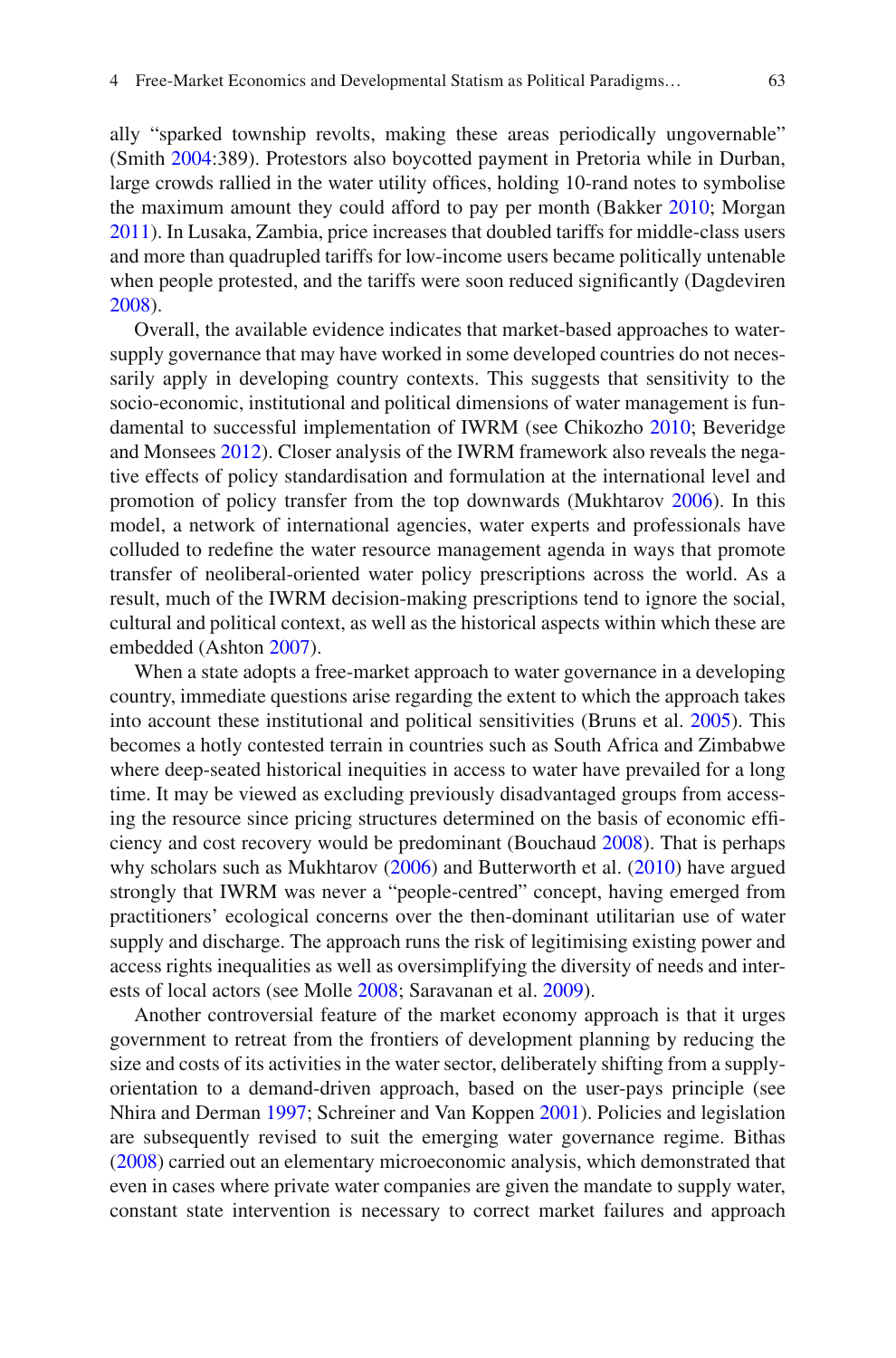social full-cost pricing. Goldman  $(2007)$  argues that the key word is "affordable", as many of these water-supply services have been provided in developing countries but have now been shut off because people cannot afford to pay for them. In this chapter, our position is that, although there is an increasing recognition, at least rhetorically, that neoliberal water-supply policies have failed to achieve the expected results; the marketisation forces set in motion since the advent of IWRM will continue to shape institutional reforms and policy decisions that may deepen rather than reduce inequities in developing countries' water sectors. These processes require careful analysis and reconfiguration before they can work in developing countries.

## *4.1.2 Managing Water in a Developmental State*

 The idea of a "developmental state" has proved to be one of the most attractive concepts in development theory and practice for several decades. Shortcomings evident in market-oriented approaches to the management of water and national economies at large have led to the emergence of a strong counter-narrative about macroeconomic policy and water-supply planning. This counter-narrative is based on the conviction that the state still has a developmental role to play even in cases where the free-market economy agenda is given priority (Dassah 2011). As Radice [\( 2008](#page-26-0) ) points out, in the 1980s and 1990s, the concept played two roles in developmental debates. First, it provided a coherent counter to the dominant neoliberal narrative that portrayed the market as the master institution underlying both growth and welfare such that by 1990, the developmental state had become the major ideological rallying point for those who wished to contest the appropriateness of neoliberalism and the Washington Consensus as a framework for effective governance and economic development in the global south. Sindzingre (2004) argues that the concept of the developmental state continues to be the most fertile conceptual issue in development economics more than a decade after its formulation, for it has explained the exceptional growth performances of East Asian countries as resulting from a combination of economic, political and institutional structural changes.

 By the turn of the millennium, the application of the concept had spread beyond these origins, but it is still useful to recall its beginnings (Evans [2012](#page-24-0)). According to Radice (2008), the developmental state remains one of the chief points of reference, both analytical and political, for those who reject the current neoliberal global order. Proponents of the developmental state strongly believe that since there are so many imperfections in developing country market economies, it remains the responsibility of the state to step in and lead national planning and implement specific policies, plans, programmes and projects to drive the national development agenda (see Dassah [2011](#page-24-0); Deen 2011; Routley 2014). The concept of the developmental state itself was popularised in 1982 by Chalmers Johnson. It has since been written about extensively and critically analysed in tandem with empirical experiences of its application (Ayee 2013).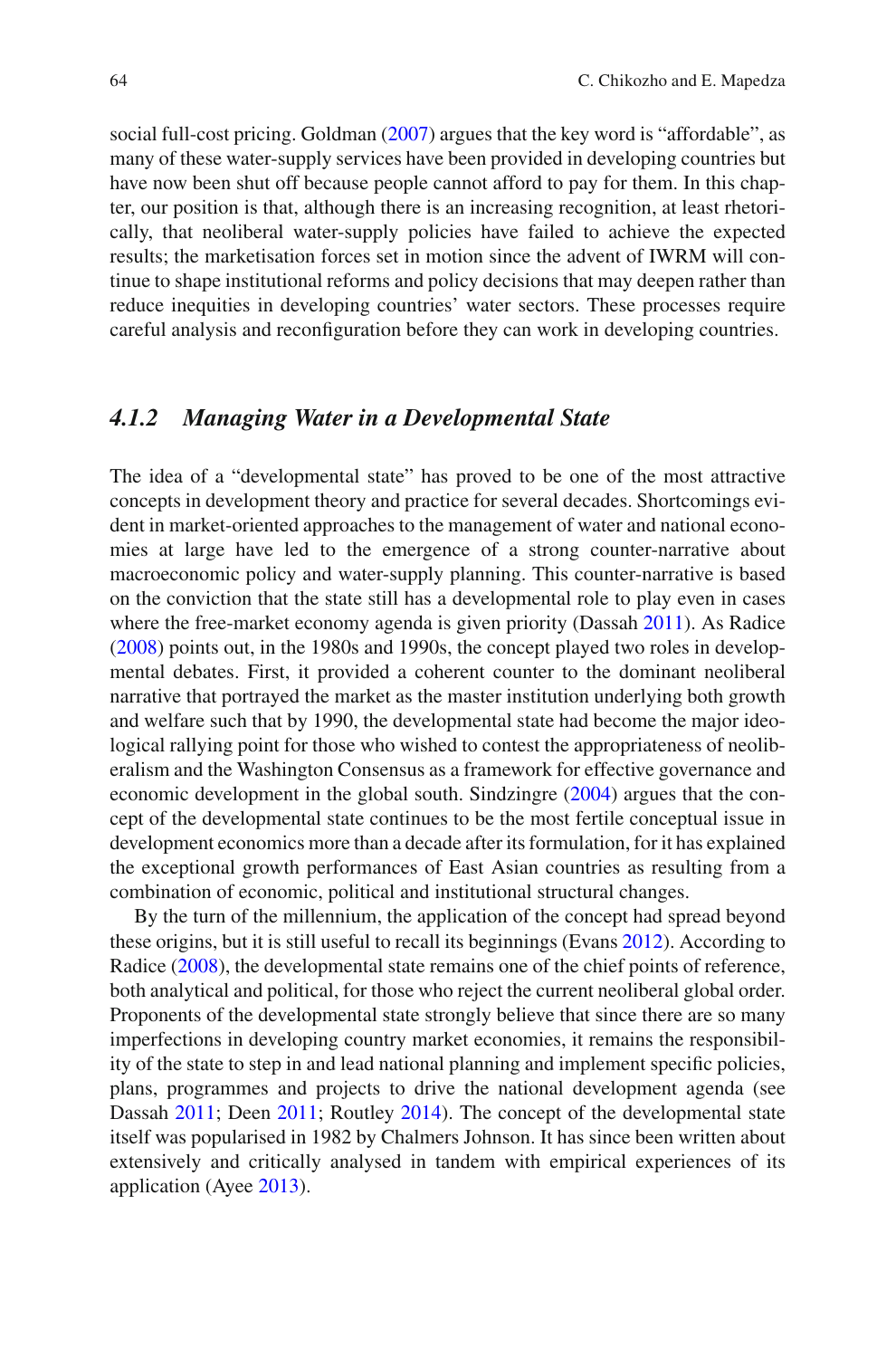The successful developmental state experiences of several countries in Asia such as South Korea, Malaysia, Singapore, Japan, China, India and Taiwan have been repeatedly used to demonstrate how and why the rest of the developing world can and should move swiftly towards rapid economic growth (Edigheji 2005; UNECA 2013b). Even with reference to Africa, there are scholars who strongly believe that the developmental state model of national economic planning is the way to go. For example, Taylor (2002) argues that of those countries in Africa that have recorded respectable levels of economic development, it is precisely the developmental states of Botswana and Mauritius that have performed well. It is therefore important to articulate the concept's theoretical underpinnings and empirical application in order to generate relevant lessons for the rest of the developing world.

#### **4.1.2.1 Theoretical Underpinnings of a Developmental State**

 As an analytical concept, the "developmental state" has been described variously as one that places economic development at the top of government policy priorities and which is able to design effective instruments to promote such a goal (see Mkandawire 2001; UNECA [2013a](#page-27-0)). Some of the instruments often referred to include the establishment of well-functioning formal institutions, weaving of formal and informal networks of collaboration among citizens and government officials and the utilisation of new opportunities for trade and profi table production (see Fakir 2007; UNECA [2013b](#page-27-0)). According to Radice  $(2008)$ , in contrast to the conventionally polar models of liberal free-market capitalism and the state-socialist planned economy, the developmental state is seen as a distinctive political economy that combines elements of market and plan, linking a mixed economy to a political–ideological approach that combines authoritarian technocracy with a relatively egalitarian distribution of income and wealth.

 The developmental state has also been characterised as a state that promotes macroeconomic stability, as well as establishing an institutional framework that provides law and order, effective administration of justice and peaceful resolution of conflicts, ensuring property rights and appropriate infrastructure investments and advancing human development (Dadzie [2013 ;](#page-23-0) Ayee [2013](#page-22-0) ). It is seen as a state that is determined to influence the direction and pace of economic development by directly intervening in the national development process, rather than relying on the uncoordinated influence of market forces to allocate economic resources (Johnson 1982; Taylor [2002](#page-27-0)). Elsewhere, the developmental state has been described as one that authoritatively, credibly, legitimately and in a binding manner, is able to formulate and implement its policies and programmes. In other words, it is a state that is capable of deploying the requisite institutional architecture and mobilising society towards realisation of its developmentalist project (Edigheji [2010](#page-24-0); UNECA 2013a).

UNCTAD  $(2007)$  points out that the literature on developmental states has focused their characterisation on two major features, namely, a developmental ideology and a structure pertaining to the requisite institutions, norms and standards that can support the development process. Therefore, their *raison d'être* is building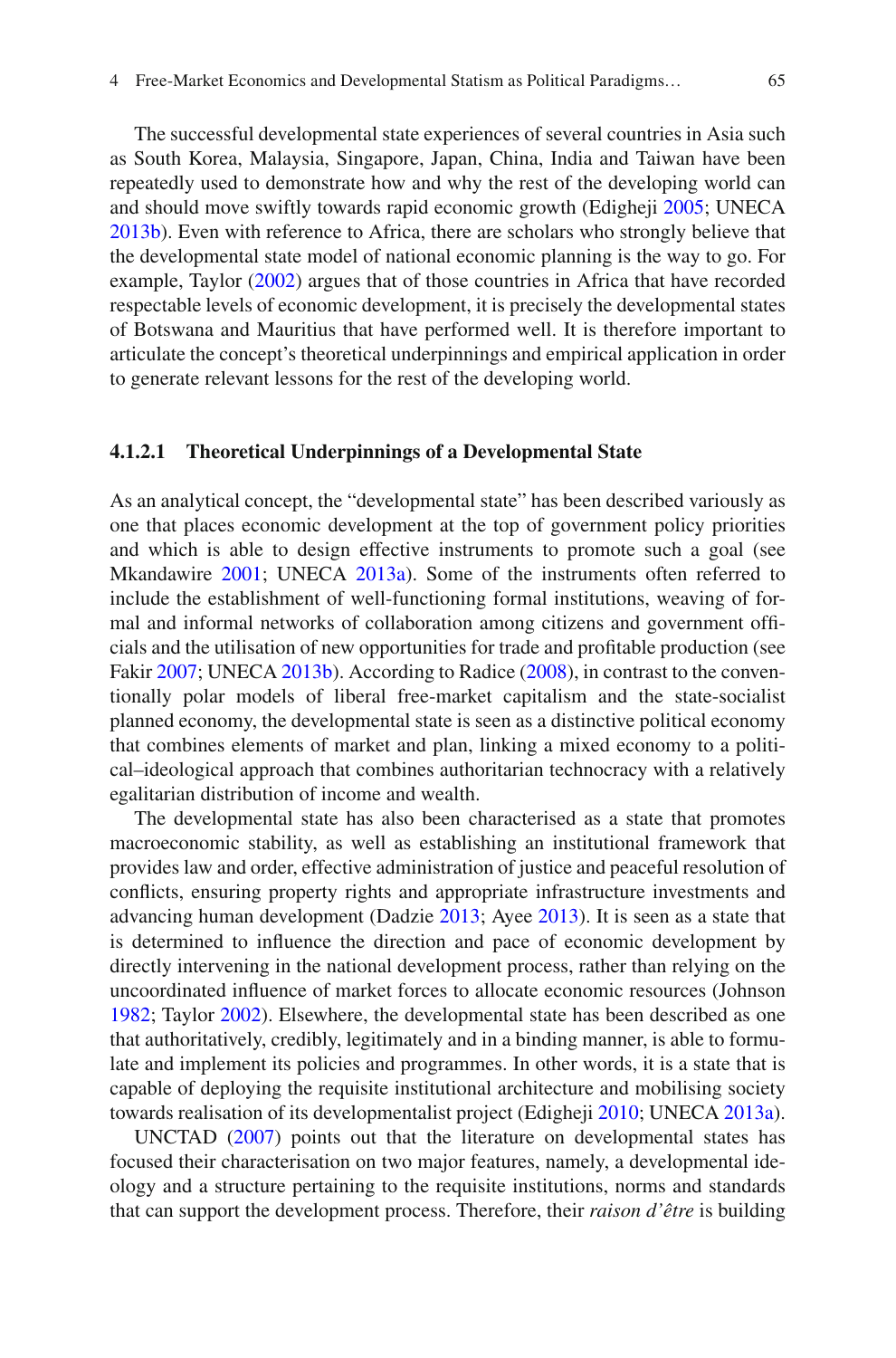the political, administrative and technical capacity to support development, in what has been summed up as constituting the "software and the hardware" of developmental states (see Kim [2007](#page-25-0); Weiss 2010; Dadzie [2013](#page-23-0)). In short, the developmental state is understood, at one level, to be a unitary actor vis-à-vis markets, social forces and international pressures. It is also conceptualised as a set of institutions that structure the behaviour, preferences and strategies of all political actors, inside and outside of the actual state apparatus (Wong 2004). Ultimately, robust state- intervention measures determine the nature and pace of socio-economic prog-ress (Routley [2014](#page-27-0)). The implications of this state-centric paradigm, both as an empirical reality to be studied and a theoretical construct to be debated, are far reaching, particularly when one considers governance of a resource sector such as water and sanitation.

 It is also important for scholars to understand that in East Asia where the concept was successfully tried out and popularised, government development policies were neither socialist in design, nor did they promote completely unfettered markets (Fakir [2007](#page-24-0)). The East Asian experience, and the role of the state in facilitating postwar growth, confounded existing capitalism–socialism and North–South debates (Johnson [1999](#page-25-0)). When understood against this ideologically charged context, it becomes easier to understand how the examples of Japan, Taiwan and South Korea are often regarded as the living prototypes of developmentalism. Krieckhaus [\( 2002](#page-25-0) ) states that many East Asian countries have obtained economic growth rates unparalleled in human history, with per capita income roughly doubling every decade over the past 30 years. Therefore, they were post-war anomalies whose experiences still demand explanation (Leftwich 2005).

Some of the key factors that have been identified as necessary ingredients for the emergence and sustenance of developmental states include the establishment of production-oriented private sectors and performance-oriented governance generally, which essentially refers to fully functional and effective institutions (Meyns and Musamba 2010). Beyond merely identifying and stressing the importance of these factors in the emergence of developmental states, the literature has also extensively examined the processes by which they can and should be put in place. For example, the developmental states in Japan, South Korea and Taiwan used public policy instruments to allocate productive resources rather than relying solely on the market (Bagchi 2000; Kim [2007](#page-25-0)). They also targeted certain industrial sectors in their allocation of resources, sometimes playing a leadership role in prospecting potentially lucrative industrial sectors and at other times playing a followership role in strengthening pre-existing private-sector initiatives (Wade [2004](#page-27-0)).

 Through the creation of tariff barriers, the subsidisation of research and infrastructural development, the use of export incentives and centralised control over the financial system, the developmental state demonstrated how "getting the prices wrong" through government intervention into the market was an effective strategy to compensate for East Asia's relative economic backwardness and to jump-start the region's catch-up development (Meyns and Musamba 2010; Mkandawire 2012). The distributive consequences of economic growth were less important to the developmental state, provided that social inequality was never too severe and that the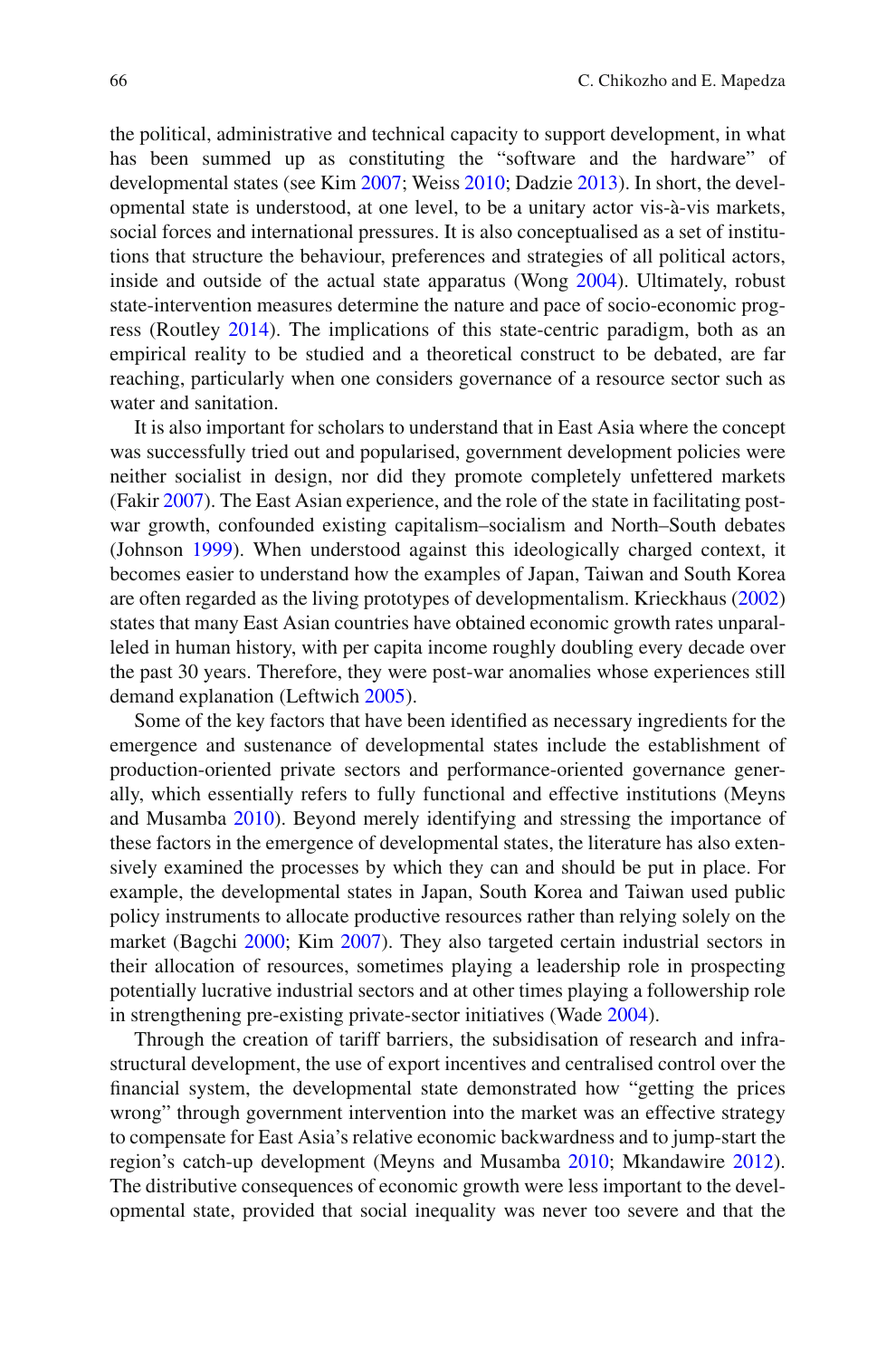trickle-down effects of aggregate growth continued to be felt (Haggard [2004](#page-24-0); Shaw  $2012$ ). The developmental state was also defined by its ability to balance strategic linkages with, and relative autonomy from, different societal forces thereby avoiding the threat of elite capture. As Fakir  $(2007)$  points out, undergirding all these is the autonomy of the state from social forces so that it can use its capacities to devise long-term economic policies unencumbered by claims of myopic private interests.

 One can infer from the foregoing discussion that the developmental state is able to craft a vision that it will relentlessly pursue in search of a solid economic development path. It is prepared to do whatever it takes to realise that vision and hence the deployment of both market-oriented approaches and state-led development strategies, practices and projects. It is able to assess its capacity and identify the public and private-sector ingredients it needs to deliver that vision. We propose in this chapter that key attributes of a developmental state will include dosages of pragmatism, authoritarianism, economic expediency, entrepreneurship and innovation. The developmental state is also able to rise above and sidestep elite capture tendencies and ensure the emergence of a more egalitarian society.

#### **4.1.2.2 Implications for Water Governance and Management**

 The "Asian miracle" has already demonstrated that it is possible for countries in the developing world to apply the developmental state model and achieve rapid socioeconomic development. From a water and sanitation supply perspective, the developmental state would essentially focus on the effective delivery of services using various instruments. In any case, availability of water in sufficient quantities and quality is crucial to the achievement of socio-economic development in any country. The developmental state is expected to provide the essential water infrastructure and services necessary to help catalyse economic development and improve the livelihoods of all communities. Fakir  $(2007)$  states that the state does this primarily by regulating, administering, executing, mediating, investing and delivering the construction, operations, maintenance and servicing of water service delivery infrastructure.

In a developmental state, the public service not only focuses on specific infrastructural outputs but is also acutely aware of the "soft" (policy and institutional) issues critical to sustainable governance of the sector. It strives to deliver water services in ways that are efficient and effective and to maintain the dignity of citizens by ensuring that even poorer sections of society have access to a basic level of water supply and sanitation. The developmental state will use its agencies to provide water and sanitation services but will also embrace the potential contribution and competitive advantage of the private sector. As Bagchi  $(2000)$  points out, one important feature of a successful developmental state is its ability to switch gears from market-directed to state-directed growth, or vice versa depending on geopolitical circumstances, as well as combining both market and state direction in a synergistic manner, when opportunity beckons. In other words, when managing water in a developmental state, the government is likely to facilitate the emergence of a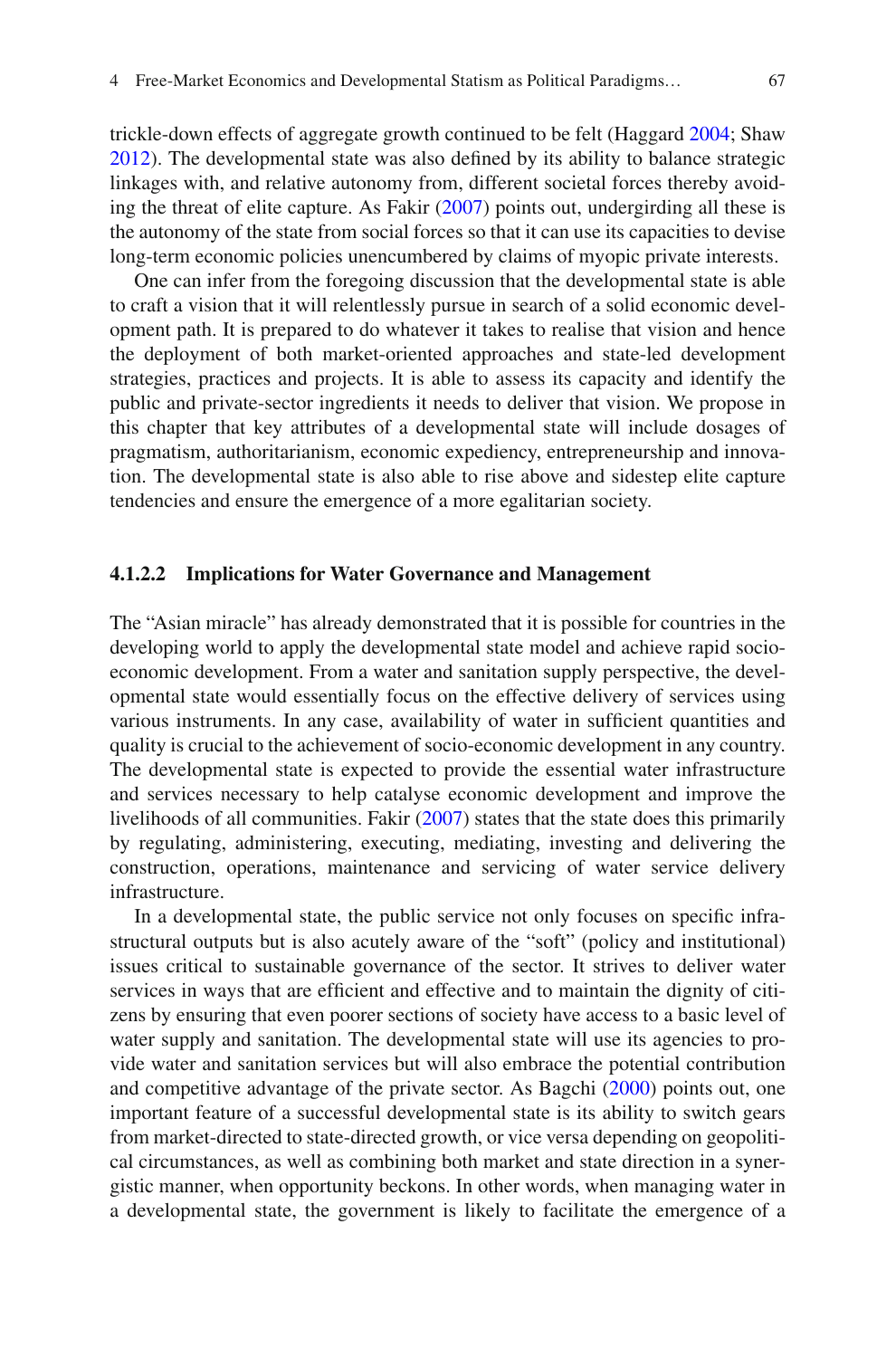mixed economy in which the arm most suitable to provide water services at a particular point in time and place will be given the opportunity to do so. The use of public–private partnerships becomes a readily accepted practice. Therefore, the specific competencies, skills and values required in the water sector of a democratic developmental state are defined by its development context, priorities and challenges as well as the specific institutional conditions that exist or may need to be created to enable realisation of a specific vision.

## **4.1.2.3 Challenges of Managing Water in a Developmental State**

 A key aspect raised in most of the criticism on the notion of a developmental state is that the effectiveness of the developmental state is severely restricted in contemporary times. National and global ideological, economic and political changes have resulted in its formation and operationalisation becoming an impossibility. Thus, even the Asian developmental states would find it difficult to replicate their perfor-mances in contemporary times (see Meyns and Musamba [2010](#page-26-0); Deen 2011). For instance, key actors in the water sectors of developing countries now have to deal with new challenges and pressures that were non-existent in the past. These include increasing water demand, climate change, increasing demands for better democratic dispensations and declining financial resources for water infrastructure. These challenges require new forms of governance and planning that may not be sufficiently addressed by one model of development planning.

 Another challenge that arises when managing water in a developmental state is that the state itself is conceptualised as normative and better, particularly in terms of its capacity. It is this which underpins the debate about whether a state is strong or weak. However, we already know that many developing countries do not have the capacity to deliver on public services (water included). As Gainsborough (2009) points out, the trouble with the "developmental state" literature is that discussion of the state is underpinned by a series of assumptions about what the state is which are not universally valid. Thus, while one can analyse developing countries in terms of whether they measure up to Weberian notions of state capacity, it seems much more sensible to try and understand that they are non-Weberian in the majority of cases and do not necessarily have the capacity required to assume the role of a developmental state. For non-Weberian states, politics is much more about patronage and much less about delivering "public goods" such as water-supply development (ibid). As a result, water governance is negatively affected by limitations in state capacity.

 Historically, many developmental states have been based on various forms of nondemocratic political regimes (see Fritz and Menocal 2007). However, the fact that it is possible to name a good number of authoritarian developmental states does not settle the issue. It certainly does not imply that all authoritarian regimes are developmental. It also does not mean that states need to be authoritarian in order to be developmental (ibid). Unfortunately, there are many examples of "anti-" or non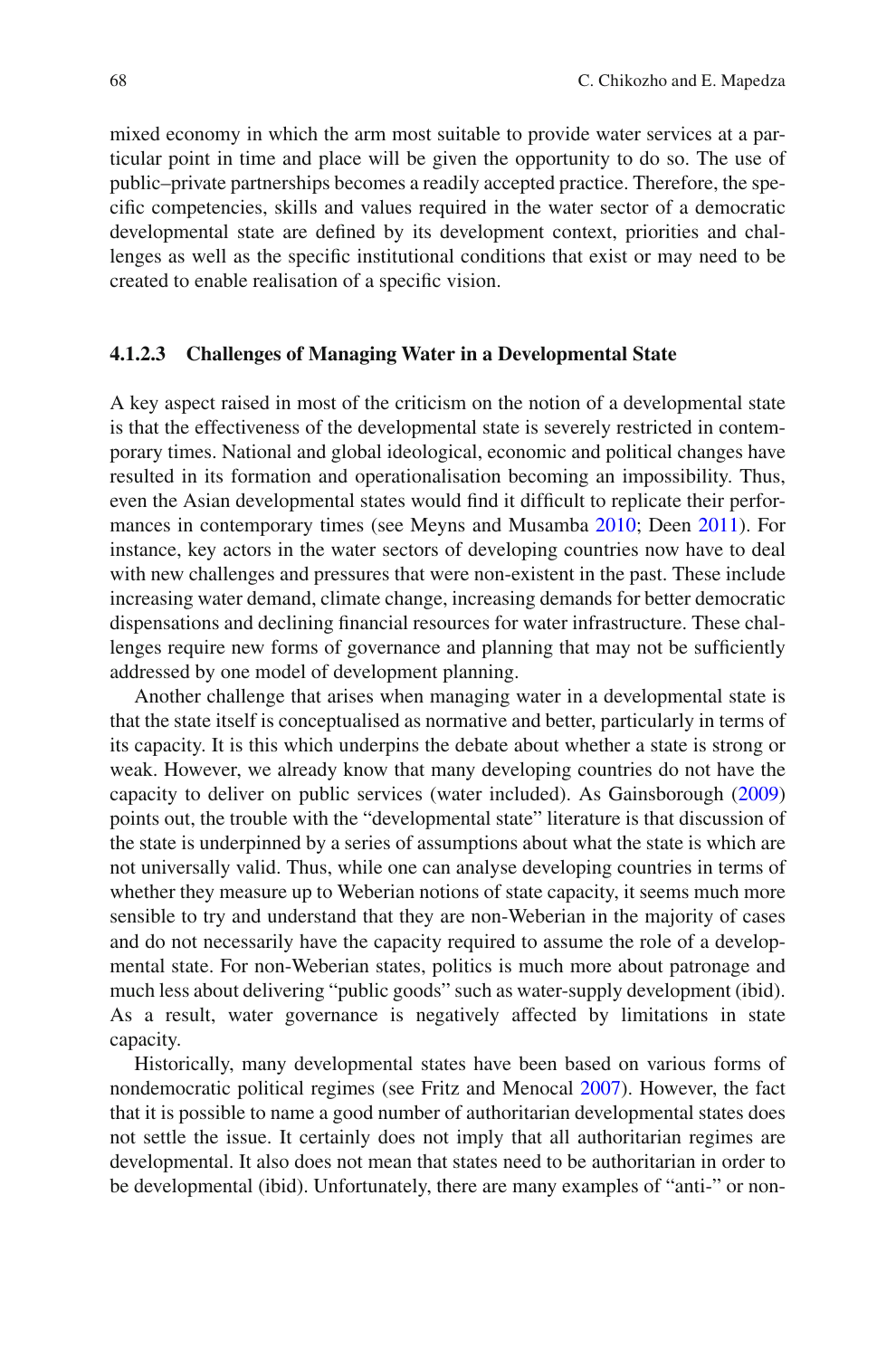developmental authoritarian states in Africa, Asia and Latin America. Managing water in such contexts will always be difficult, and deployment of the developmental state model in the water sector may prove fruitless. This point resonates well with Gainsborough  $(2009)$  when he states that state capacities generally cannot increase if a developmental commitment among the state elite is missing or insufficiently resolute. This may be the main reason why so many donor-sponsored capacity-building initiatives have proven ineffective in various parts of the developing world.

 There is also little doubt that building developmental states in a democratic context does bring with it particular challenges which, for the most part, Asian and other historic success stories did not face. The dominance of the IWRM framework today, with its emphasis on decentralised water-supply and governance systems, makes application of the typical developmental state model almost impossible in developing countries. For one thing, democracy has an inherent tendency to disperse power and slow down decision-making processes, and it also makes the state less autonomous and less insulated from societal demands (see Fritz and Menocal [2007 \)](#page-24-0). A majority of developing countries that have experienced a democratisation process since the 1980s find themselves stuck in an unfinished transition. In these "hybrid" regimes (combining traits of authoritarianism and democracy), political leaders confront increasing pressures to deliver, but state capacity remains limited and accountability mechanisms weak or even non-existent while development goals remain elusive (see Fritz and Menocal [2006 ;](#page-24-0) Rakner et al. [2007 \)](#page-26-0). These conditions have remained prevalent in many developing countries thereby limiting the possibilities of establishing a developmental state. Water governance has so far been affected by the complexities arising from state incapacity.

## *4.1.3 Discussion*

 It is clear that the level of state intervention that the developmental state paradigm requires contradicts neoliberal theory. However, discourses about the developmental state would not have been topical still today had it not been for the failure of neoliberal policies to bring about sustained development, particularly in Africa. Sindzingre  $(2004)$  points out that the Asian financial crisis of 1997-1998 has been interpreted by mainstream analyses as a confirmation of the irrelevance of the developmental state concept as well as the fragility and limited developmental character of its ingredients. We argue that this concept remains seminal and important for understanding the determinants of the economic failures of other developing countries, as well as the possible exportability of its ingredients to other historical and economic contexts, such as sub-Saharan Africa. The economic stagnation of sub-Saharan Africa and the failure to develop effective water governance systems may indeed be interpreted as a consequence of common characteristics and constraints of its states, in terms of history, economy, global integration and political economy rather than failure of the developmental state model.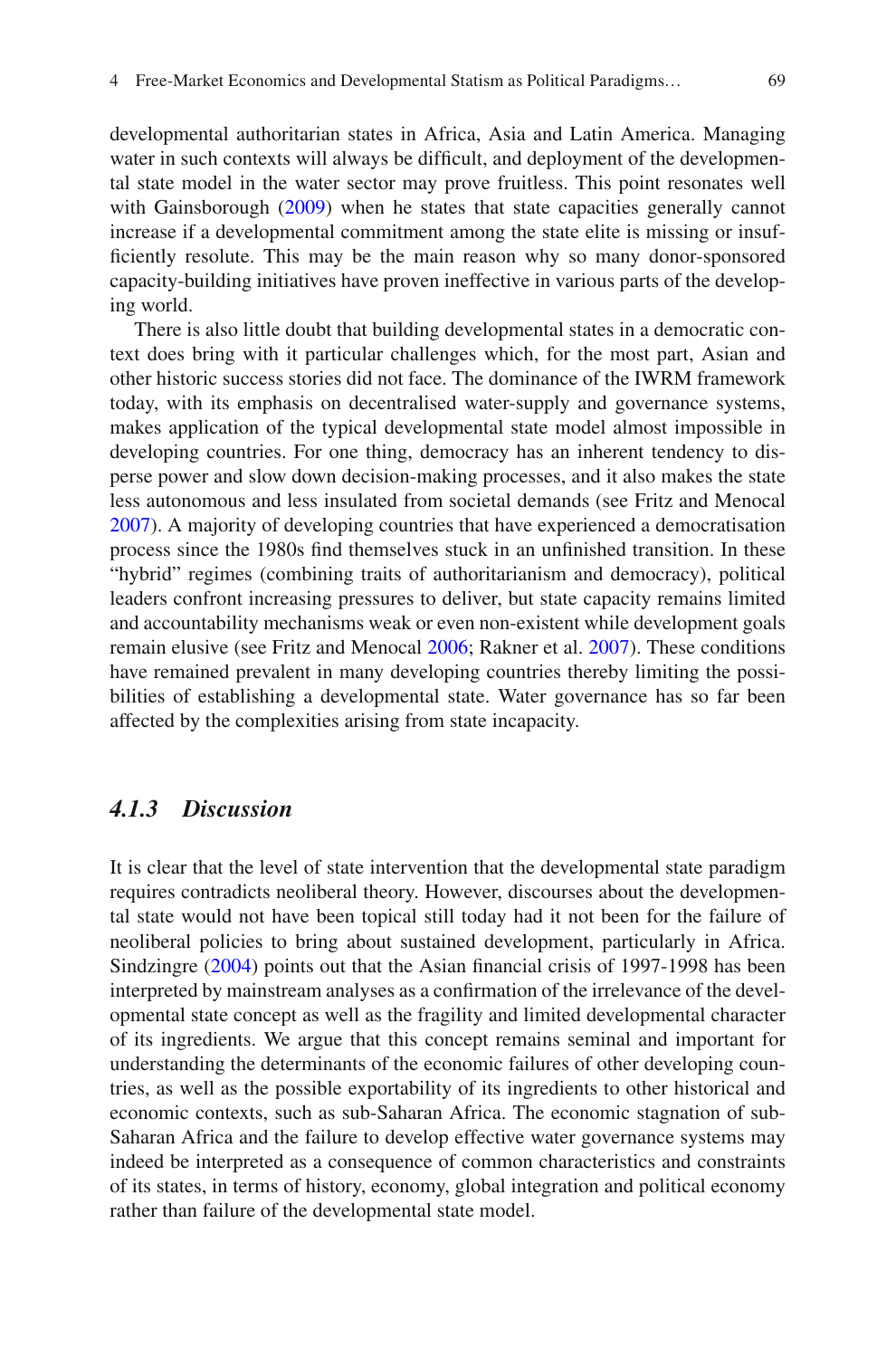At the same time, there are key characteristic features of water supply and sanitation that one cannot ignore even in a free-market economy. Due to the nature of water as a basic need, debates about water-supply governance are now increasingly framed within a human rights framework whose principles indicate that it is vital for all human beings to have access to clean water and sanitation at an affordable price. Realisation of this human right seems more possible in a developmental state. Freemarket approaches do not sufficiently address these requirements. Dassah (2011: 588) expresses this more aptly when he points out that "although not all state-led developmental efforts succeed, hardly any state has ever been successfully transformed through market mechanisms only". There is also sufficient evidence from the Asian Tigers' experiences demonstrating that national transformation processes can succeed with full involvement of the state (Castells 1992; World Bank 1993b).<sup>5</sup>

 From the discourses presented in this paper and evidence from the published literature, it is clear that water is a location-specific resource which is usually mostly non-tradable, because markets for water may be subject to imperfection. That is why water pricing has rarely been efficient and equitable whenever it is introduced. As Shah et al. (2005) point out, the physical, social, institutional and economic conditions characterising developing countries are totally different from those in the rich temperate zone countries, and the objectives are usually also completely different. Analysts often overlook the fact that it took several centuries for the Western world's water management to be where it is today. Therefore, the "one-size-fits-all" model of IWRM needs to be revisited so that it can be adjusted to suit countryspecific socio-economic contexts. This suggests that deployment of free-market forces in the water sector may not be appropriate in developing countries. In its Economic Report on the continent in 2011, the United Nations Economic Commission for Africa (UNECA) abandoned inherited market liberalisation in favour of a "developmental state approach" in which burgeoning growth would be advanced though sustained infrastructural, institutional and social development based on lessons from East Asia (Shaw [2012](#page-27-0)). This suggests that UNECA appreciated the need for the developmental state model of governance to regain its visibility in Africa. Its application in the water sector will therefore be quite timely.

The irrationality of neoliberal policy prescriptions which underlie the official water reform processes in sub-Saharan Africa, for instance, is typified by the sidelining of localised understandings of water resource management when most users at the local levels generally do not treat water as an economic commodity. Therefore, flexibility is required for developing countries to adjust the reform model to their own specific conditions. In addition, the reduction of the state's role in development planning and resource management seems untimely. The state cannot afford to remain a passive actor in a world in which forces of globalisation threaten to erode the basis for that role. It needs to recapture its critical role and ensure that the

<sup>5</sup> These countries were far from paragons of laissez-faireism and, instead, were highly dynamic economies in which the state played an active role to ensure high levels of accumulation, technol-ogy absorption and conquest of foreign markets (see Mkandawire 2001; Stiglitz [2002](#page-27-0) for more details).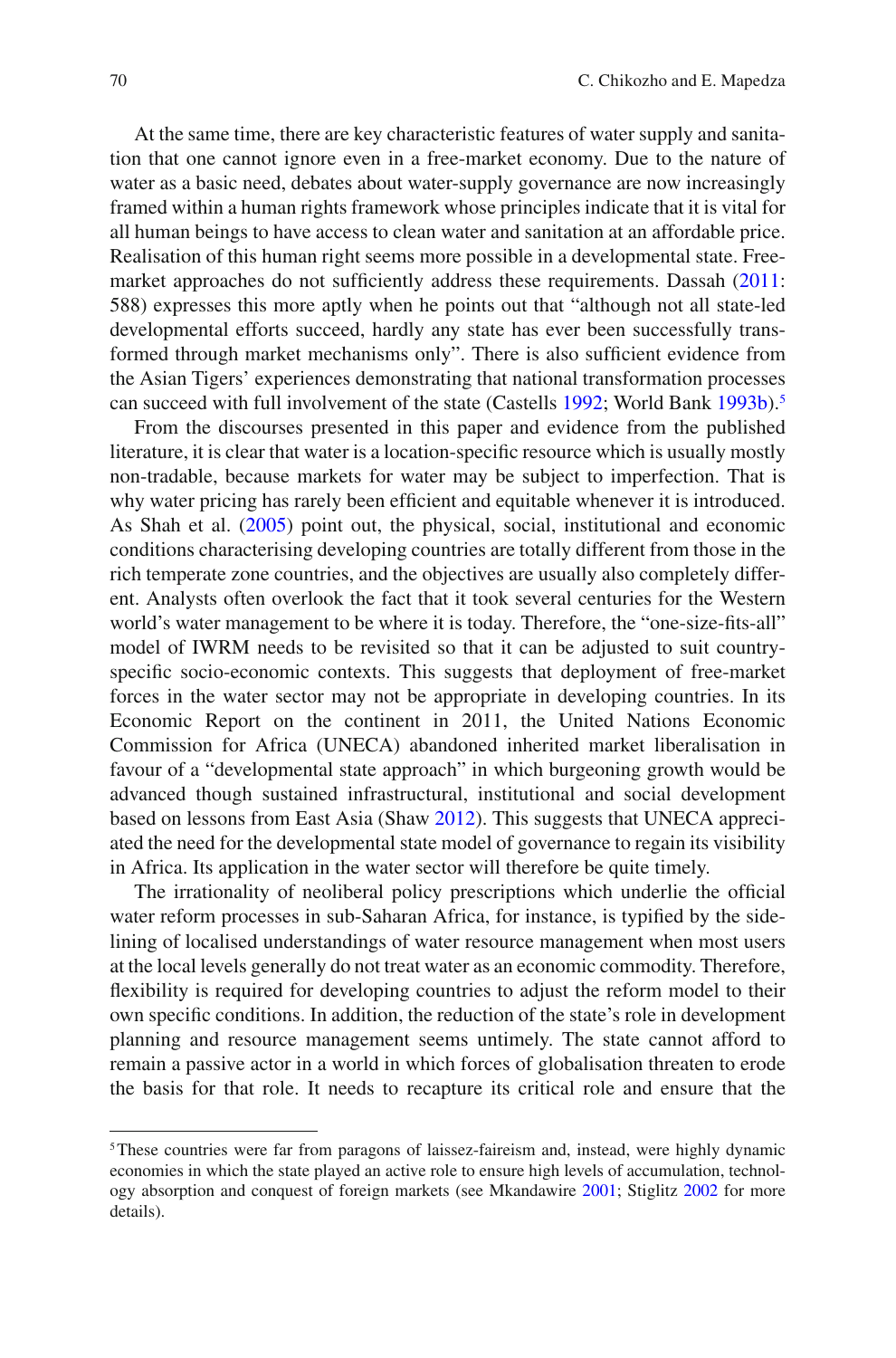nation's policy and water governance institutional structures are sufficiently adapted to local conditions and emerging global resource governance discourses. This point resonates strongly with the conclusion by Chabal and Daloz (1999) that even neoliberal frameworks are tamed locally to meet the context under which implementation is taking place, especially in the context of Africa. The public protests against water privatisation and pricing in various countries briefly mentioned in this paper demonstrate the importance of understanding the local situation sufficiently.

 While traditional water-supply schemes were mainly comprised of large, centralised infrastructure, emerging approaches are characterised by integration of water infrastructure with biophysical systems, taking into consideration the social, economic, environmental and political factors that determine provision of water for ecological and human uses and a long-term sustainability perspective (see Brown and Keath [2008](#page-23-0); Van de Meene et al. [2011](#page-27-0)). We argue that this more comprehensive approach to water governance is more easily attained in the context of a developmental state. Precepts guiding the free-market paradigm produce a very narrow perspective that is not geared to address this comprehensive list of priorities.

 We are also acutely aware that over the past few decades, dominant public policy discourses have frequently attempted to paint the distinction between public and private agency as quite sharp and clear, to the extent that one can make the sweeping generalisation that the world's water problems are either due to the public or the private sector. However, most conventional successful water projects show that this distinction is largely artificial and that the public–private distinction has always been blurred. Participation of both private and public agencies in most of the world's largest water projects may actually be the norm rather than the exception. Scholars such as Hill and Hupe  $(2002)$ , Meuleman  $(2008)$  and Pierre and Peters  $(2000)$  argue that in reality different, and sometimes ideal, water governance approaches will rarely be deployed in isolation, but rather mixed or hybrid forms will be detected in practice due to the complexity of real-world situations. Indeed, environmental governance scholars such as Kooiman and Jentoft (2009), Lemos and Agrawal (2006) and Pahl-Wostl (2009) contend that hybrid governance approaches are likely to deliver more sustainable outcomes. This suggests that a mix of developmental state and free-market approaches stands a better chance of attaining optimum levels of service provision while ensuring sustainability of the water sector.

Several scholars have already identified numerous systemic and interrelated social and institutional barriers impeding implementation of sustainable water gov-ernance (see Farrelly and Brown [2011](#page-24-0); Harremoes 2002; Mitchell 2006). Some of the barriers include institutional fragmentation, poor political leadership, unproductive intergovernmental relations, limited long-term strategic planning and inade-quate community participation (see Brown 2005; Brown and Farrelly [2009](#page-23-0)). In this paper, our position is that only a strong and committed developmental state will be able to overcome these barriers. From our assessment, the implications for watersupply governance practitioners are also very clear. If free-market approaches are deployed, the key is an institutional framework that promotes efficient and accountable water service provision, with users being able to observe that their payments are actually used to improve the quality and coverage of water-supply services.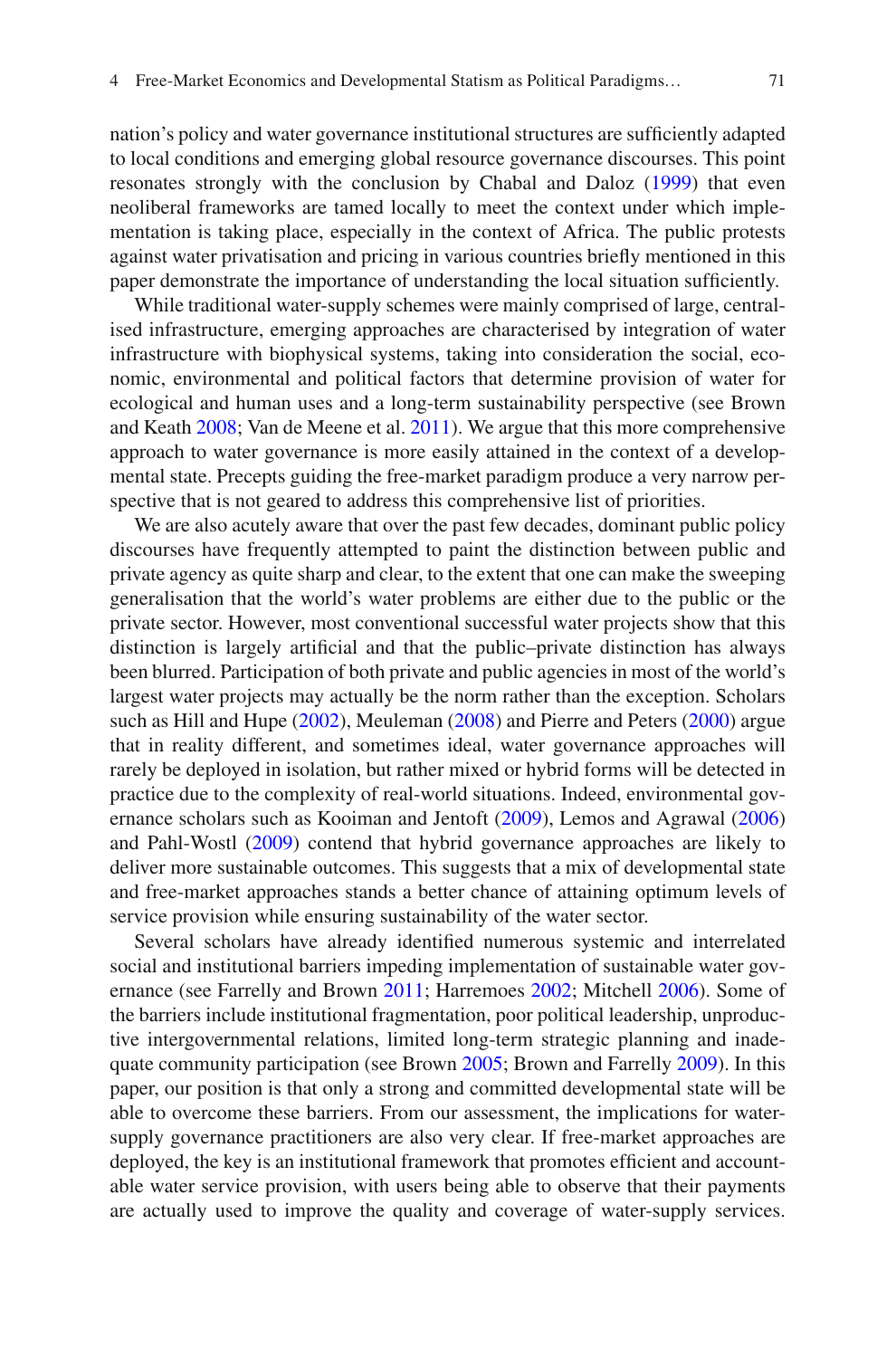Without this, water users will not feel the obligation to pay. The design of water pricing policies is often complicated by the need to balance financial sustainability of the service provider with the water users' ability to pay. Historically, water has been significantly underpriced, and therefore, sudden and steep price hikes can quickly escalate into a political challenge. Conversely, if tariff structures are not designed taking into account the broader social implications, price increases may disproportionally affect poorer households.

It is also important to acknowledge that the global financial crises and recession experienced in recent years might have left champions of free-market capitalism facing an increasingly sceptical international audience. In this chapter, we argue that the failure of free-market approaches on the ground in other spheres beyond water is likely to leave scholars more sceptical about its applicability to the water sector. We further argue that there is already limited historical evidence to support the claim that free-market economic principles could be the main driver for successful water-supply governance in Africa and other parts of the developing world. On the contrary, the historical evidence shows that profit-oriented market approaches tend to produce highly exclusionary and elitist outcomes which are unlikely to benefit the poor. Chances of achieving universal coverage for water supply and sanitation will be possible when nation-states adopt policy principles that give priority to the basic human right to water instead of market interests. It is our considered belief that such policies and principles are likely to be easier to deploy within the context of a strong and capable developmental state.

 In essence, despite the attractiveness of the free-market economy, the debate about the role of the state in economic development planning and water governance has come full circle. With the onset of the global financial and economic crisis in 2007, many developed countries, led by the United States, undertook radical stateled financial and economic intervention measures to rescue their economies from collapse. This has further broadened and strengthened the case for an active role of the state in economic development, particularly in the developing world. The concept of the developmental state has therefore risen to the top of development discourses once again, and its application in the water sector would be very timely.

## *4.1.4 Conclusion*

 This chapter has explored in detail the implications of managing water in a freemarket economy and in a developmental state. From the exploration, it is clear that national water-supply governance paradigms tend to change in tandem with emerging national development theoretical frameworks and priorities. Each nation feels compelled to adopt a particular framework to fulfil its needs. In practice, more and more water utilities and planning agencies have been shifting their focus towards exploration of water-supply system efficiency improvement possibilities, implementation of options for WDM within the confines of IWRM and equitable reallocation of water among competing users and uses to reduce consumption and meet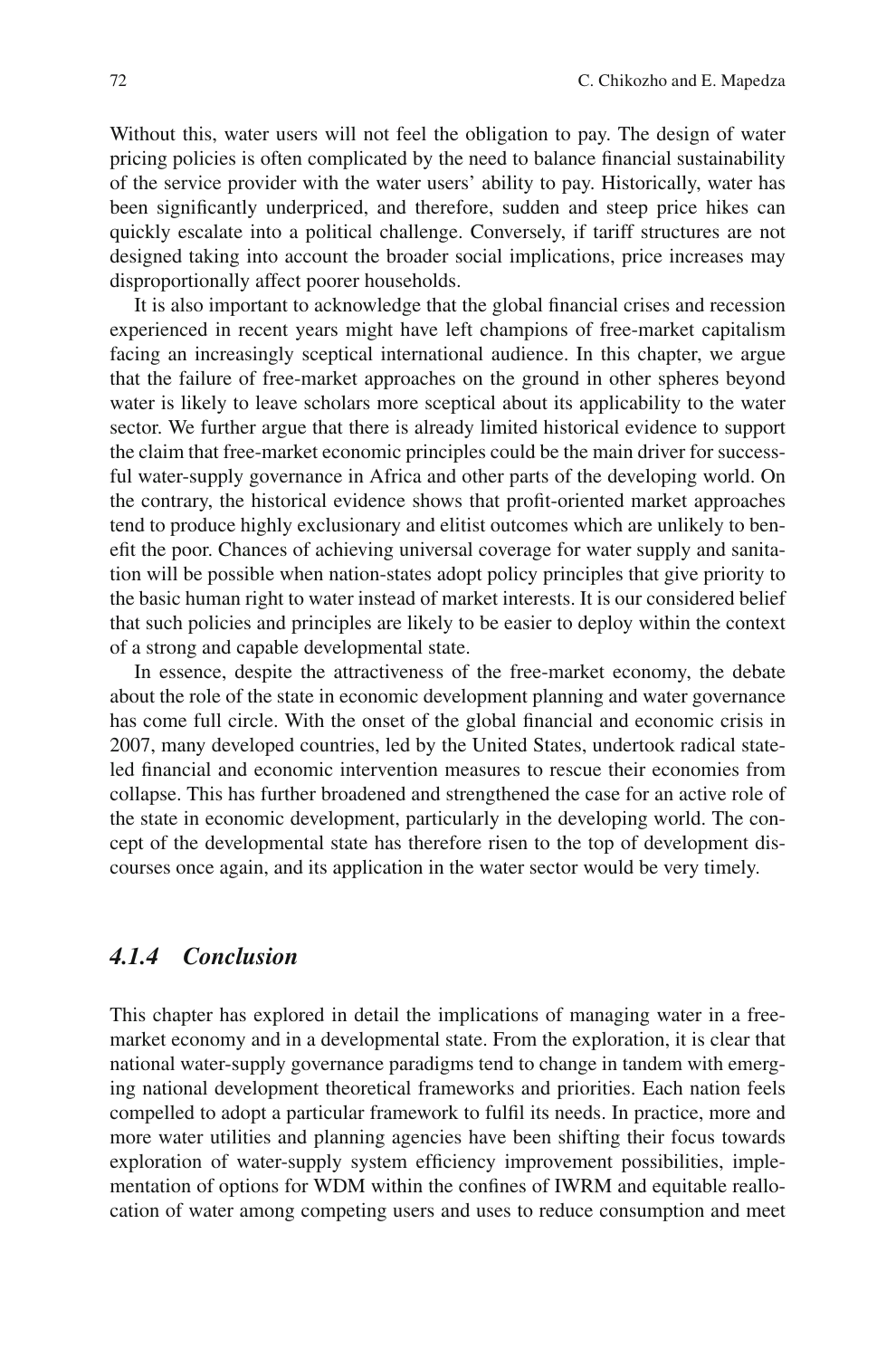<span id="page-22-0"></span>future water demand. While many developing countries have adopted water policy prescriptions from the international arena, national and local socio-economic and political realities ultimately determine what works and what does not work on the ground. Thus, the choice between free-market approaches and developmental stateoriented approaches is never simple. Experiences across the globe indicate that careful analysis of local socio-economic and political conditions is crucial before deploying specific water-supply governance frameworks. The calls for the costs and benefits of water infrastructure developments to be distributed in a more equitable manner and for unmet basic human needs to be addressed urgently are most likely to continue growing in Africa and beyond. In this regard, more concerted efforts will be required to better understand and meet the diverse interests and needs of all affected stakeholders in the water sector. Application of the principles of sustainability and equity will help bridge the gap between diverse and competing interests and unleash the potential for more innovation in water-supply governance. It is always important to remember that in water governance, context matters.

## **References**

- Anderson, T. L., & Snyder, P. (1997). *Water markets: Priming the invisible pump* . Washington, DC: Cato Institute.
- Angel-Urdinola, D. F., & Wodon, Q. (2012). Does increasing access to infrastructure services improve the targeting performance of water subsidies? *Journal of International Development, 24* , 88–101.
- Anokye, N. A., & Gupta, J. (2012). Reconciling IWRM and water delivery in Ghana The potential and the challenges. *Physics and Chemistry of the Earth, 47–48* , 33–45.
- Ashton, P. J. (2007). The role of good governance in sustainable development: Implications for integrated water resource management in Southern Africa. In A. R. Turton, H. J. Hatting, G. A. Maree, D. J. Roux, M. Claassen, & W. F. Strydom (Eds.), *Governance as a trialogue: Government-society-science in transition* . Heidelberg: Springer.
- Ayee, J. R. A. (2013). The developmental state experiment in Africa: The experiences of Ghana and South Africa. *The Commonwealth Journal of International Affairs, 102* (3), 259–280.
- Bagchi, A. K. (2000). The past and the future of the developmental state. *Journal of World-Systems Research, 6* (2), 398–442.
- Bakker, K. (2007). Trickle down? Private sector participation and the pro-poor water supply debate in Jakarta, Indonesia. *Geoforum, 38* , 855–868.
- Bakker, K. (2010). *Privatizing water: Governance failure and the world's urban water crisis* . New York: Cornell University Press.
- Barnekov, T., Boyle, R., & Rich, D. (1989). *Privatism and urban policy in Britain and the United States* . Oxford: Oxford University Press.
- Bauer, C. J. (2004). Results of Chilean water markets: Empirical research since 1990. *Water Resources Research, 40* , 1–11.
- Baumol, W. J., & Willig, R. D. (1981). Fixed costs, sunk costs, entry barriers, and sustainability of monopoly. *The Quarterly Journal of Economics*, 96(3), 405–431.
- Beveridge, R., & Monsees, J. (2012). Bridging parallel discourses of integrated water resources management (IWRM): Institutional and political challenges in developing and developed countries. *Water International, 37(7), 727-743.*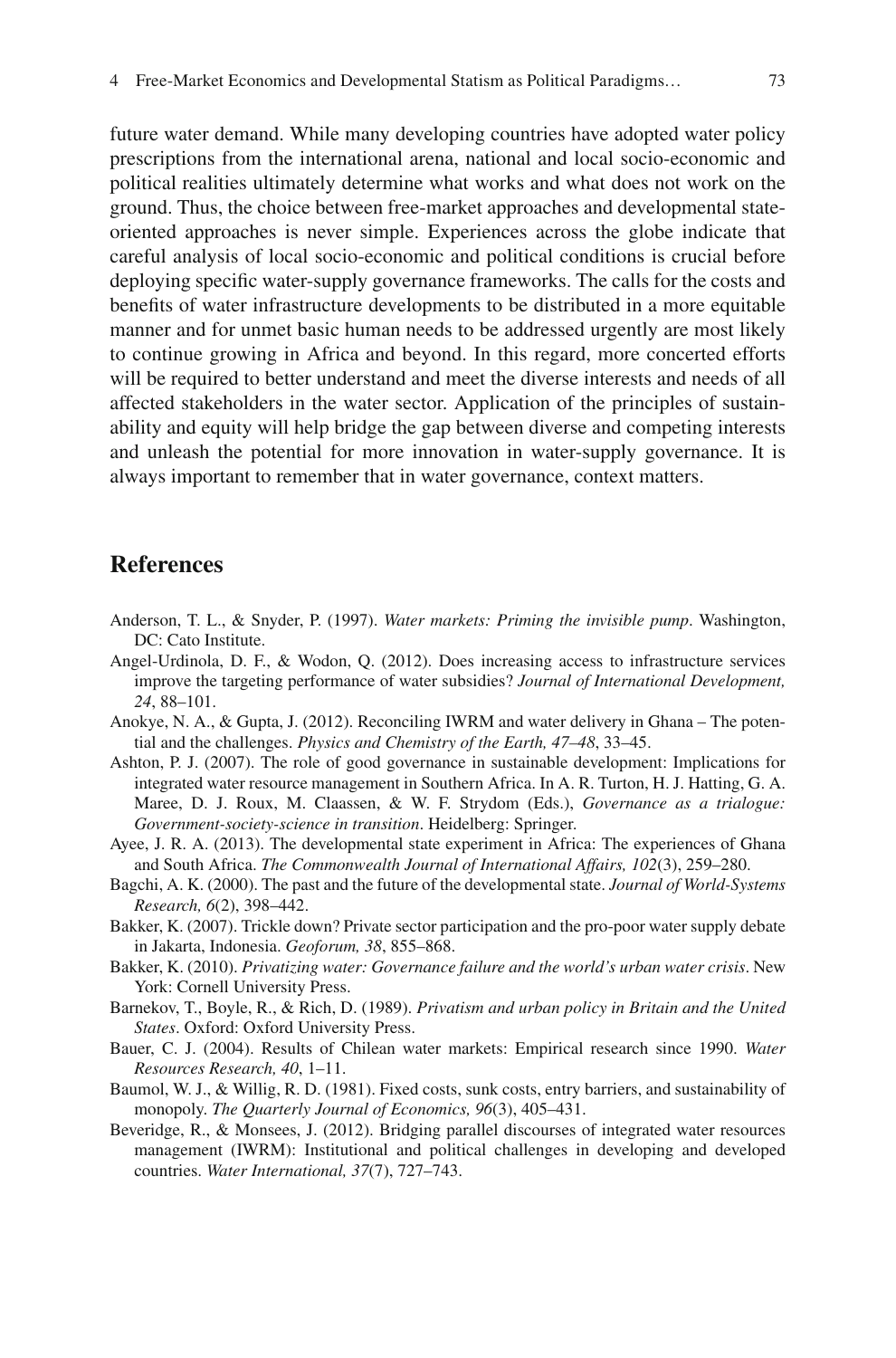- <span id="page-23-0"></span> Bithas, K. (2008). The European policy on water use at the urban level in the context of the water framework directive: Effectiveness, appropriateness and efficiency. *European Planning Studies, 16* (9), 1293–1311.
- Bouchaud, J. P. (2008). Economics needs a scientific revolution. *Science and Finance, 1*, 1–3.
- Brandes, O. M., & Ferguson, K. (2004). *The future in every drop: The benefits, barriers, and practice of urban water demand management in Canada* . Victoria: University of Victoria POLIS Project on Ecological Governance.
- Briscoe, J. (2011). *Water as an economic good: Old and new concepts and implications for analysis and implementation* . Cambridge, MA: Harvard University.
- Brooks, D. (2006). An operational definition of water demand management. *International Journal of Water Resource Development, 22* (4), 521–528.
- Brown, R. R. (2005). Impediments to integrated urban storm water management: The need for institutional reform. *Environmental Management, 36* , 455–468.
- Brown, R. R., & Farrelly, M. A. (2009). Delivering sustainable urban water management: A review of the hurdles we face. *Water Science and Technology, 59* , 839–846.
- Brown, R. R., & Keath, N. A. (2008). Drawing on social theory for transitioning to sustainable urban water management: Turning the institutional super-tanker. *Australian Journal of Water Resources, 12* , 73–83.
- Brown, J. D., Earle, J. S., & Gehlbach, S. (2009). Helping hand or grabbing hand? State bureaucracy and privatization effectiveness source. *The American Political Science Review, 103(2)*, 264–283.
- Bruns, B. R., Ringler, C., & Meinzen-Dick, R. S. (Eds.). (2005). *Water rights reform: Lessons for institutional design* . Washington, DC: IFPRI.
- Budds, J. (2004). Power, nature and neoliberalism: The political ecology of water in Chile. *Singapore Journal of Tropical Geography, 25* (3), 322–342.
- Butterworth, J., Warner, J., Moriarty, P., Smits, S., & Batchelor, C. (2010). Finding practical approaches to integrated water resources management. *Water Alternatives, 3* (1), 68–81.
- Castells, M. (1992). Four Asian tigers with a dragon head: A comparative analysis of state, economy and society in the Asian Pacific Rim. In R. P. Applebaum & J. Henderson (Eds.), *State and development in the Asian Pacific*. Newbury Park: Sage.
- Castro, J. E. (2007). Poverty and citizenship: Sociological perspectives on water services and public–private participation. *Geoforum, 38* , 756–771.
- Chabal, P., & Daloz, J. (1999). *Africa works: Disorder as political instrument* . Oxford: James Currey.
- Chikozho, C. (2008). Globalizing integrated water resources management: A complicated option in Southern Africa. *Water Resources Management, 22* , 1241–1257.
- Chikozho, C. (2010). *The realities and challenges of reforming the water sector in Zimbabwe* . Berlin: VDM Verlag Publishers. ISBN 978-3-639-25585-0.
- Coates, D. (2000). *Models of capitalism: Growth and stagnation in the modern era* . Cambridge: Polity Press.
- Conca, K. (2006). *Governing water: Contentious transnational politics and global institution building* . Cambridge, MA: MIT Press.
- Correljé, A., François, D., & Verbeke, T. (2007). Integrating water management and principles of policy: Towards an EU framework? *Journal of Cleaner Production, 15* (16), 1499–1506.
- Dadzie, R. B. (2013). Economic development and the developmental state: Assessing the development experiences of Ghana and Malaysia since independence. *Journal of Developing Societies, 29* (20), 123–154.
- Dagdeviren, H. (2008). Waiting for miracles: The commercialization of urban water services in Zambia. *Developement and Change*, 39(1), 101-121.
- Da-ping, X., Hong-yu, G., & Dan, H. (2011). Discussion on the demand management of water resources. *Procedia Environmental Sciences, 10* , 1173–1176.
- Dassah, M. O. (2011). Developmental state as a model for Africa's development: Is its emergence imminent? *Journal of Public Administration, 46*(1), 588-607.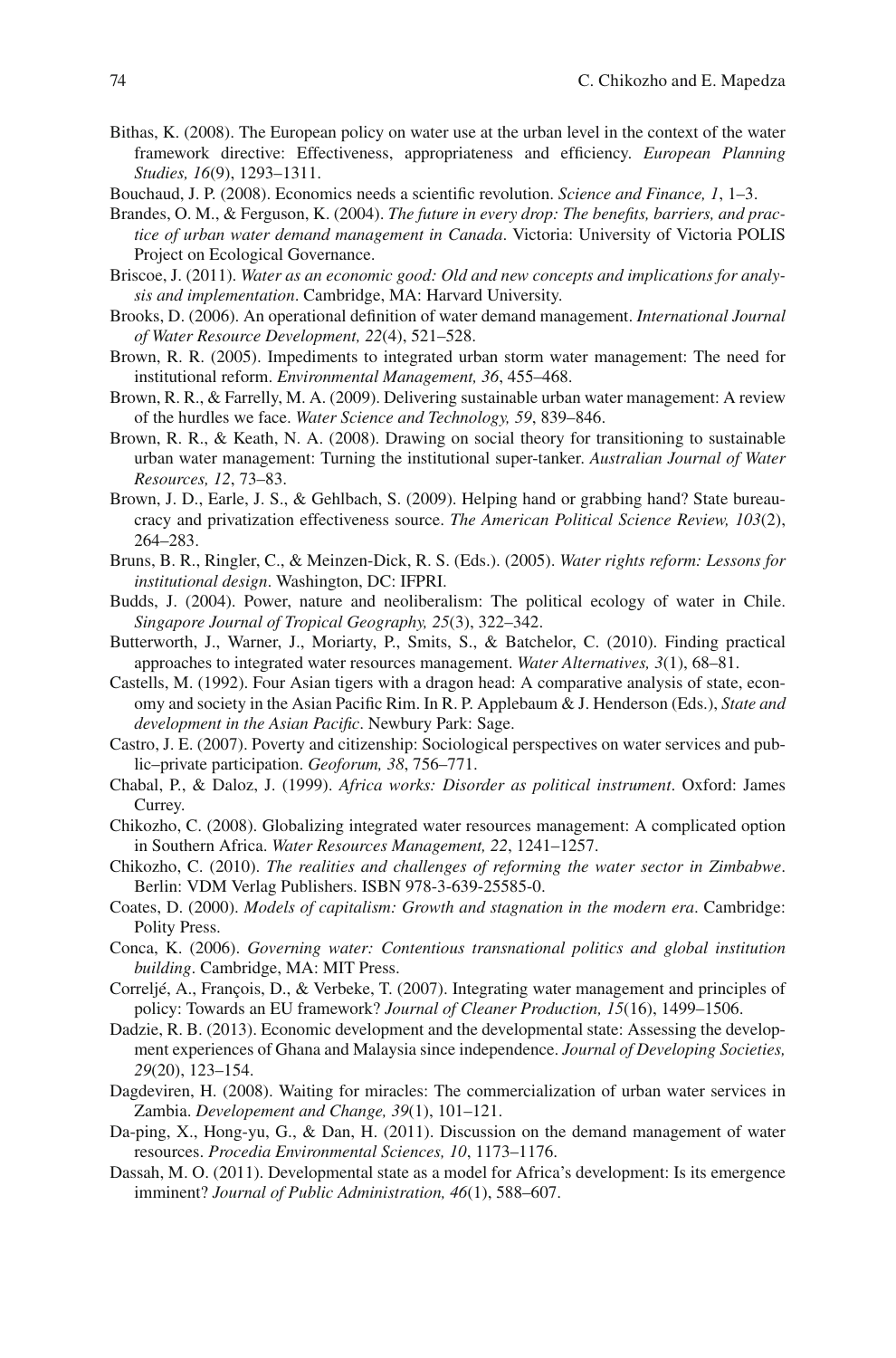- <span id="page-24-0"></span> Deen, E. S. (2011). The developmental state: An illusion in contemporary times. *African Journal of Political Science and International Relations, 5* (9), 424–436.
- Edigheji, O. (2005). *A democratic developmental state in Africa? A concept paper* . Centre for Policy Studies Research Report No. 105, May 2005, Johannesburg.
- Edigheji, O. (2010). *Constructing a democratic developmental state in South Africa* . Cape Town: HSRC Press.
- Evans, P. (2012). What will the 21st century developmental state look like? Implications of contemporary development theory for the state's role. In S. W. Chiu & S. L. Wong (Eds.), *Repositioning the Hong Kong government: Social foundations and political challenges* . Hong Kong: Hong Kong University Press.
- Evans, B. E., Brocklehurst, C., & Kariuki, R. M. (2002). *New designs for water and sanitation transactions: Making private sector participation work for the poor* . Washington, DC: WSP/ PPIAF.
- Fakir, E. (2007). Public service delivery in a democratic, developmental state. *Policy: Issues and Actors, 20*(3), 1-11.
- Farrelly, M. A., & Brown, R. R. (2011). Rethinking urban water management: Experimentation as a way forward. *Global Environmental Change, 21* (2), 721–732.
- Food and Agriculture Organization (FAO). (1995). *Reforming water resources policy A guide to methods, processes and practices* (FAO irrigation and drainage paper 52). Rome: FAO.
- Fritz, V., & Menocal, A. R. (2006). *(Re)building developmental states: From theory to practice* (ODI working paper no. 274). London: Overseas Development Institute.
- Fritz, V., & Menocal, A. R. (2007). Developmental states in the new millennium: Concepts and challenges for a new aid agenda. *Development Policy Review, 25*(5), 531–552.
- Gainsborough, M. (2009). The (neglected) statist bias and the developmental state: The case of Singapore and Vietnam. *Third World Quarterly, 30(7)*, 1317–1328.
- Gleick, P. (2000). A look at twenty-first century water resources development. *Water International*, *25* (1), 127–138.
- Gleick, P. (2002). *The world's water: The biennial report on freshwater resources* . Washington, DC: Island Press.
- Global Water Partnership (GWP). (2003). Sharing knowledge for equitable, efficient and sustain*able water resources management* . Stockholm: GWP.
- Global Water Partnership (GWP). (2012). *The handbook for integrated water resources management in transboundary basins of rivers, lakes and aquifers* . Geneva: GWP.
- Goldman, M. (2007). How "water for all!" policy became hegemonic: The power of the World Bank and its transnational policy networks. *Geoforum, 38* , 786–800.
- Grafton, R. Q., Libecap, G., Edwards, E. C., O'Brien, R., & Landry, C. (2011). Comparative assessment of water markets: Insights from the Murray-Darling basin, Australia and the Western USA. *Water Policy, 14* , 175–193.
- Gravelle, H., & Rees, R. (1981). *Microeconomics* . London: Longman.
- Grimble, R. J. (1999). Economic instruments for improving water use efficiency: Theory and practice. Agricultural Water Management, 40, 77-82.
- Gumbo, B. (2004). The status of water demand management in selected cities of Southern Africa. *Physics and Chemistry of the Earth, 29, 1225–1231.*
- Haggard, S. (2004). Institutions and growth in East Asia. *Studies in Comparative International Development, 38* (4), 53–81.
- Hailu, D., Osorio, R., & Tsukada, R. (2012). Privatization and renationalization: What went wrong in Bolivia's water sector? *World Development, 40* (12), 2564–2577.
- Hall, P. A., & Soskice, D. (Eds.). (2001). *Varieties of capitalism: The institutional foundations of comparative advantage* . Oxford: Oxford University Press.
- Harremoes, P. (2002). Integrated urban drainage, status and perspectives. *Water Science and Technology, 45* , 1–10.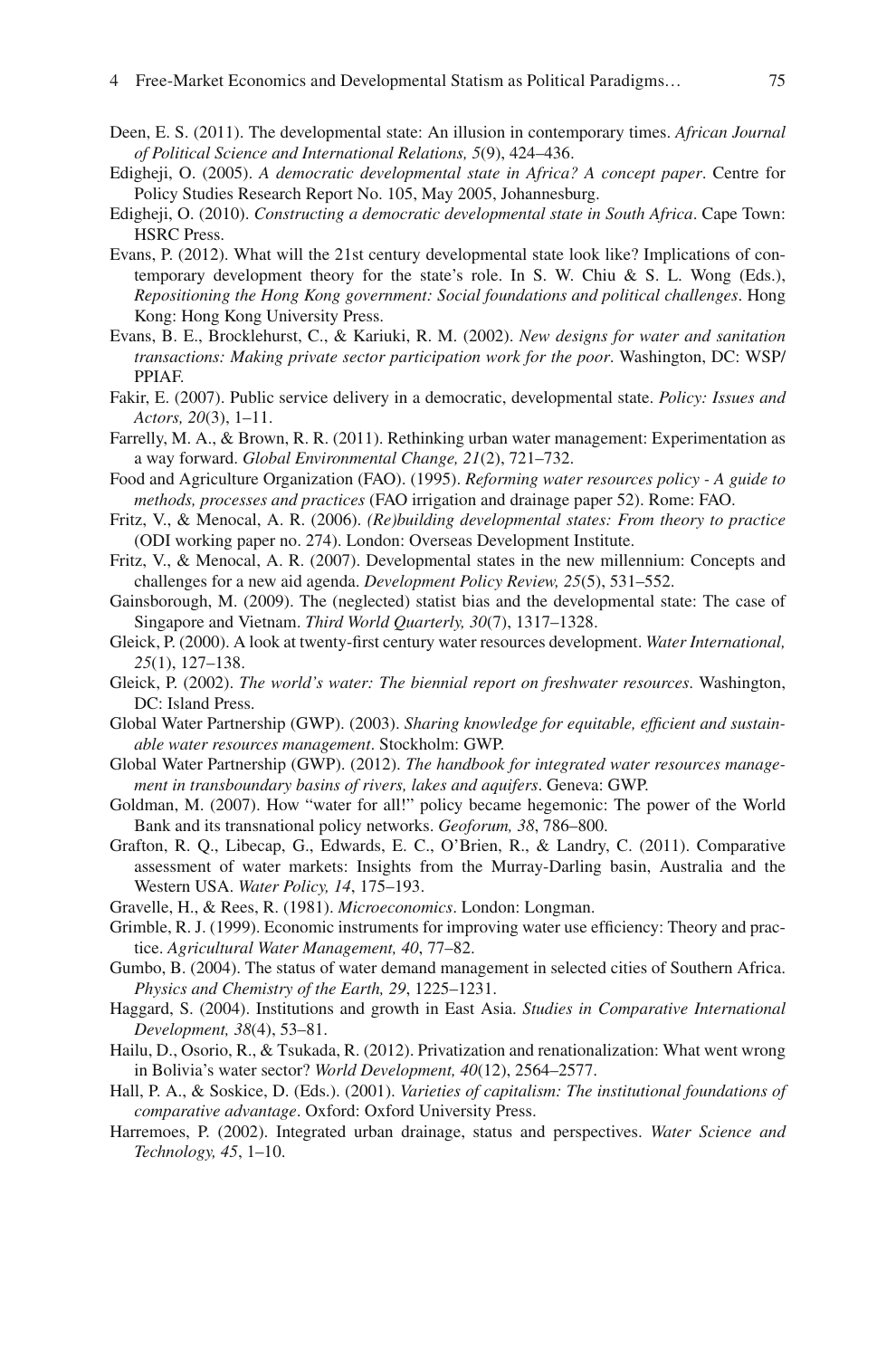- <span id="page-25-0"></span> Harvey, E. (2005). Managing the poor by remote control: Johannesburg's experiments with prepaid water meters. In D. A. McDonald & G. Ruiters (Eds.), *The age of commodity: Water privatization in Southern Africa* (pp. 120–127). London: Earthscan.
- Hearne, R. R., & Easter, K. W. (1997). The economic and financial gains from water markets in Chile. *Agricultural Economics, 15* , 187–199.
- Hernández-Mora, N., Cabello, V., De Stefano, L., & Del Moral, L. (2015). Networked water citizen organisations in Spain: Potential for transformation of existing power structures in water management. *Water Alternatives, 8* (2), 99–124.
- Herrera, V., & Post, A. E. (2014). Can developing countries both decentralize and depoliticize urban water services? Evaluating the legacy of the 1990s reform wave. *World Development, 64* , 621–641.
- Hill, M., & Hupe, P. (2002). *Implementing public policy* . London: Sage.
- Hodgson, G. (1992). The reconstruction of economics: Is there still a place for neoclassical theory? *Journal of Economic Issues, 26* (3), 749–767.
- Horne, J. (2013). Economic approaches to water management in Australia. *International Journal of Water Resources Development, 29* (4), 526–543.
- Hoskisson, R. E., Eden, L., Lau, C. M., & Wright, M. (2000). Strategy in emerging economies. *Academy of Management Journal, 43* (3), 249–267.
- Ioris, A. (2012). The neoliberalization of water in Lima, Peru. *Political Geography, 31(5)*, 266–278.
- Jessop, B. (1997). The governance of complexity and the complexity of governance: Preliminary remarks on some problems and limits of economic governance. In A. Amin & J. Hausner (Eds.), *Beyond market and hierarchy: Interactive governance and social complexity* . Cheltenham: Edward Elgar.
- Jessop, B. (2002). Liberalism, neoliberalism, and urban governance: A state-theoretical perspective. *International Journal of Urban and Regional Research*, 24, 273–310.
- Johnson, C. (1982). *MITI and the Japanese miracle: The growth of industrial policy; 1925‐1975* . Stanford: Stanford University Press.
- Johnson, C. (1999). The developmental state: Odyssey of a concept. In M. Woo-Cumings (Ed.), *The developmental state* . Ithaca: Cornell University Press.
- Kanakoudis, V., Gonelas, K., & Tolikas, D. (2011). Basic principles for urban water value assessment and price setting towards its full cost recovery: Pinpointing the role of the water losses. Journal of Water Supply: Research and Technology - AQUA, 60, 27-39.
- Keener, S., Luengo, M., & Banerjee, S. (2010). *Provision of water to the poor in Africa: Experience with water standposts and the informal water sector* . World Bank Policy Research Working Paper No. 5387. [http://econ.worldbank.org](http://econ.worldbank.org/). Accessed 20 April 2014.
- Kevinsen, J., Patrick, R., & Bharadwajc, L. A. (2014). A framework for assessing effective urban water management: Lessons from the Canadian prairie. *Water International*, 39(1), 113–127.
- Kim, Y. T. (2007). The transformation of the East Asian states: From the developmental state to the market-oriented state. *Korean Social Science Journal, XXXIV*(1), 49-78.
- Kolokytha, G., Mylopoulos, Y. A., & Mentes, A. K. (2002). Evaluating demand management aspects of urban water policy - A field survey in the city of Thessaloniki, Greece. *Urban Water*, *4* , 391–400.
- Kooiman, J., & Jentoft, S. (2009). Meta-governance: Values, norms and principles, and the making of hard choices. Public Admin, 87, 818-836.
- Krieckhaus, J. (2002). Reconceptualising the developmental state: Public savings and economic growth. *World Development, 30* (10), 1697–1712.
- Lamoree, B., & Van Steenbergen, F. (2006). From value to finance: Making IWRM work. *Journal of Contemporary Water Research & Education, 135* , 100–106.
- Leftwich, A. (2005). Democracy and development: Is there institutional compatibility? *Democratization, 12* (5), 686–703.
- Lemos, M. C., & Agrawal, A. (2006). Environmental governance. *Annual Review of Environmental and Science, 31* , 297–325.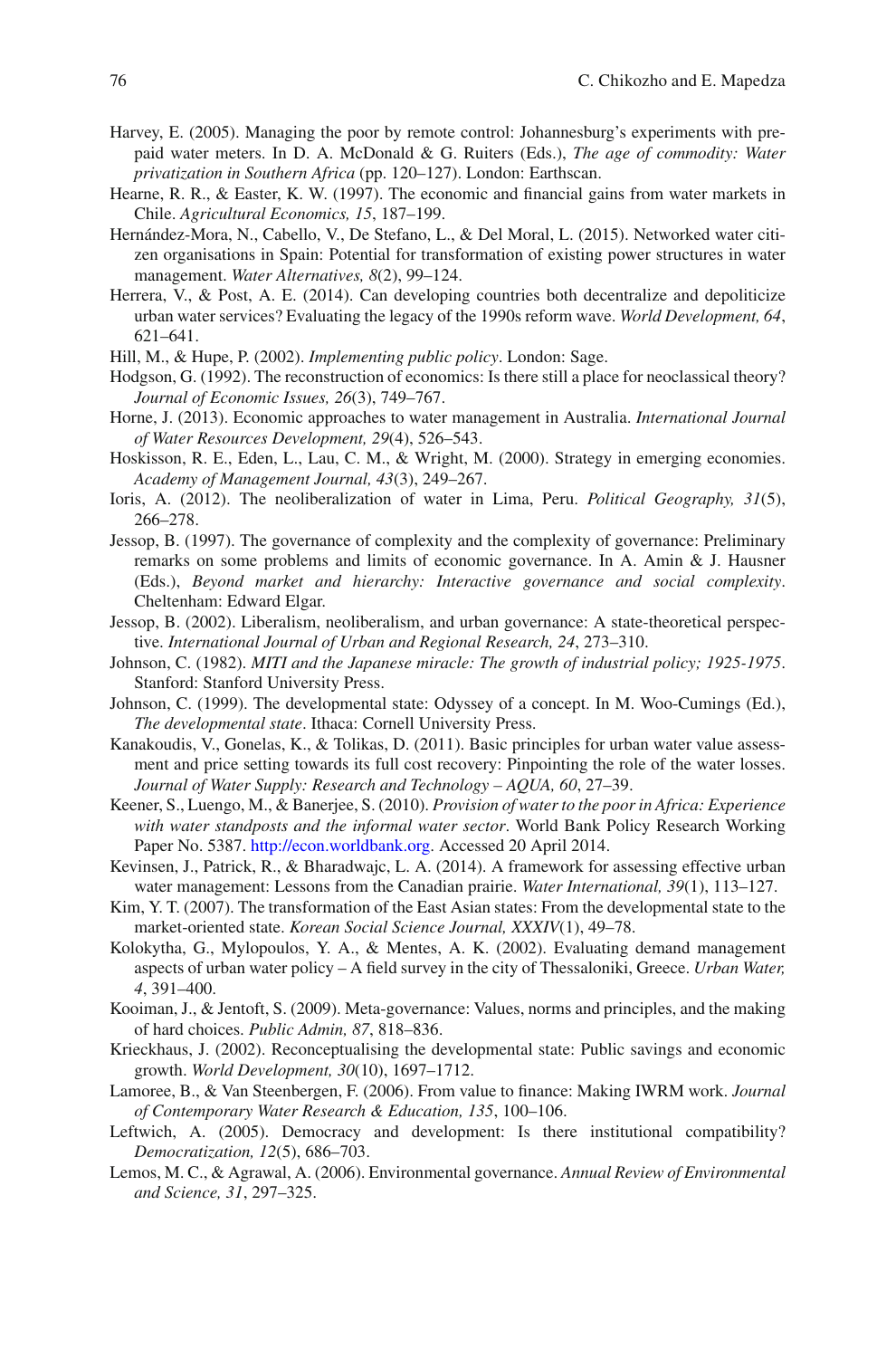- <span id="page-26-0"></span> Madhoo, Y. N. (2011). Redistributive impact of increasing block residential water rates: Some Empirical evidence from Mauritius. *Water Policy, 13* (4), 471–489.
- Meinzen-Dick, R. (2007). Beyond panaceas in water institutions. *Proceedings of the National Academy of Sciences of the United States of America, 104* (39), 15200–15205.
- Meuleman, L. (2008). *Public management and the metagovernance of hierarchies, networks, and markets: The feasibility of designing and managing governance style combinations* . Heidelberg: Physica-Verlag.
- Meyns, P., & Musamba, C. (2010). *The developmental state in Africa: Problems and prospects* . Duisburg: Institute for Development and Peace, University of Duisburg‐Essen.
- Mitchell, V. G. (2006). Applying integrated urban water management concepts: A review of Australian experience. *Environment Management, 37* , 589–605.
- Mkandawire, T. (2001). Thinking about developmental states in Africa. *Cambridge Journal of Economics, 25* , 289–313.
- Mkandawire, T. (2012). *Building the African state in the age of globalisation: The role of social compacts and lessons for South Africa* . Inaugural annual lecture paper presented at the Mapungubwe Institute for Strategic Reflection (MISTRA), March 2012.
- Molle, F. (2008). Nirvana concepts, narratives and policy models: Insights from the water sector. *Water Alternatives, 1(1), 131-156.*
- Molle, F. (2009). River basin planning and management: The social life of a concept. *Geoforum, 40* , 484–494.
- Mollinga, P. P. (2008). Water, politics and development: Framing a political sociology of water resources management. *Water Alternatives*,  $1(1)$ , 7–23.
- Morgan, B. (2011). *Water on tap: Rights and regulation in the transnational governance of urban water services* . Cambridge: Cambridge Studies in Law and Society.
- Mukhtarov, F. G. (2006). *Integrated water resources management from a policy transfer perspective* . Budapest: Department of Environmental Sciences and Policy, Central European University.
- National Water Commission (NWC). (2011). *Water markets in Australia: A short history, NWC, Canberra*. http://nwc.gov.au/\_data/assets/pdf\_file/0004/18958/Water-markets-in-Australia-a-[short-history.pdf](http://nwc.gov.au/_data/assets/pdf_file/0004/18958/Water-markets-in-Australia-a-short-history.pdf). Accessed 10 March 2014.
- National Water Commission (NWC). (2012). *Impacts of water trading in the Southern Murray-Darling basin between 2006–07 and 2010–11* . Canberra. [http://www.nwc.gov.au/data/assets/](http://www.nwc.gov.au/data/assets/pdf file/0009/21996/NWC_7019_WTR_Full.pdf) pdf file/0009/21996/NWC\_7019\_WTR\_Full.pdf. Accessed 10 March 2014.
- National Water Market. (2012). *Trading in your state or territory* . [http://www.nationalwatermar](http://www.nationalwatermarket.gov.au/how-to-trade/your-state.html)[ket.gov.au/how-to-trade/your-state.html](http://www.nationalwatermarket.gov.au/how-to-trade/your-state.html). Accessed 11 March 2014.
- Nhira, C., & Derman, B. (1997). *Towards reforming the institutional and legal basis of the water sector in Zimbabwe* . Harare: CASS.
- Nickson, A. (1997). The public-private mix in urban water supply. *International Review of Administrative Sciences, 63* , 165–186.
- Nikolakis, W. D., Grafton, Q. R., & Hang, T. (2013). Indigenous values and water markets: Survey insights from Northern Australia. *Journal of Hydrology*, 500, 12–20.
- Pahl-Wostl, C. (2009). A conceptual framework for analysing adaptive capacity and multi-level learning processes in resource governance regimes. *Global Environmental Change, 19* , 354–365.
- Perkins, D. H., Radelet, S., Lindauer, D. L., & Block, S. A. (2012). *Economics of development* . Washington, DC: Norton & Company.
- Pierre, J., & Peters, B. G. (2000). *Governance, politics and the state* . Hampshire: Macmillan.
- Postel, S. (2000). Entering an era of water scarcity: The challenges ahead. *Ecology Applications, 10* (4), 941–948.
- Radice, H. (2008). The developmental state under global neoliberalism. *Third World Quarterly, 29* (6), 1153–1174.
- Rakner, L., Menocal, A. R., & Fritz, V. (2007). *Democratisation's third wave and the challenges of democratic deepening: Assessing international democracy assistance and lessons learned. Report prepared for Irish Aid* . London: Overseas Development Institute.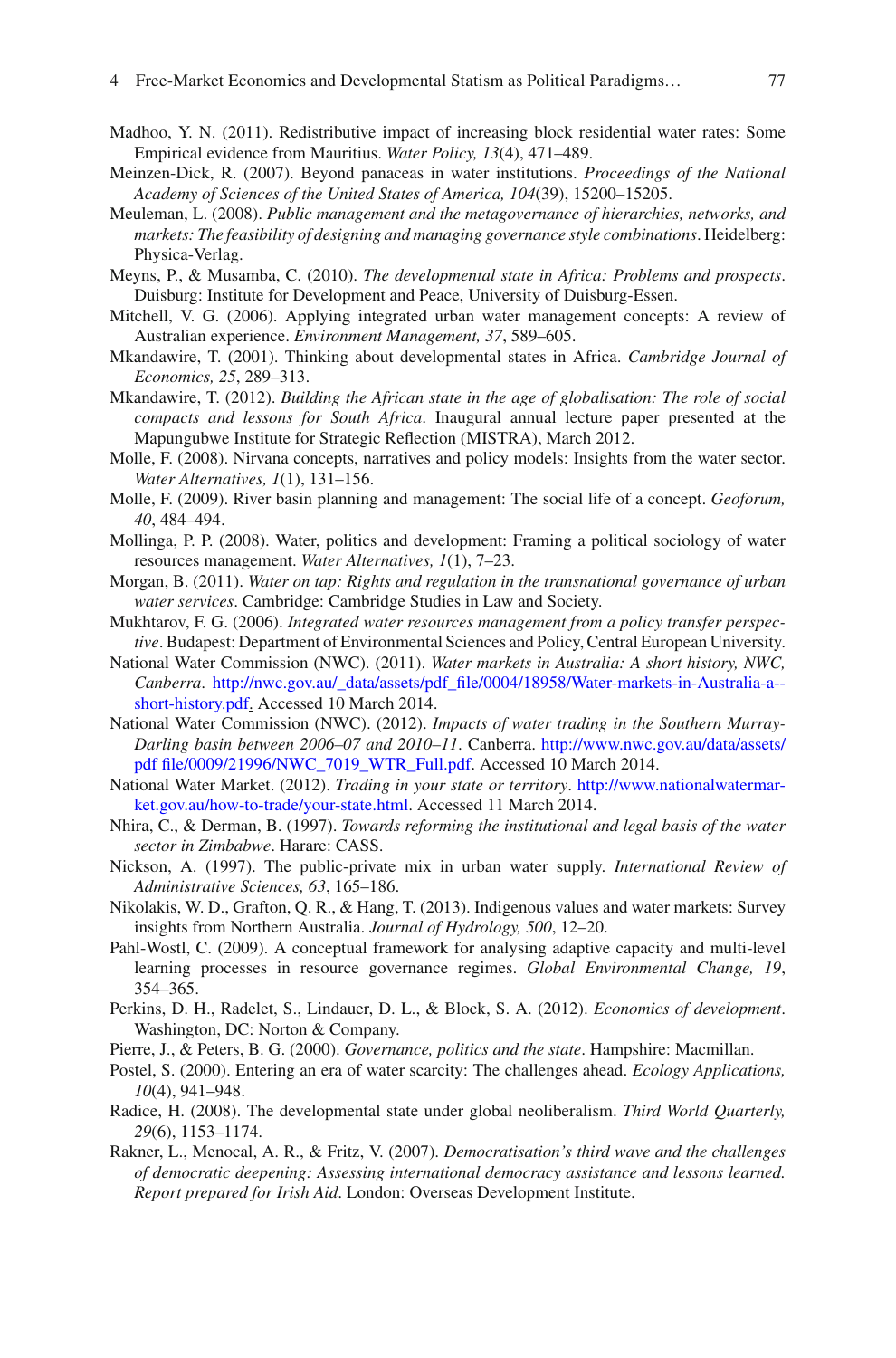- <span id="page-27-0"></span>Rosegrant, M., & Binswanger, H. (1994). Markets in tradable water rights: Potential for efficiency gains in developing country water resource allocation. *World Development, 22* (11), 1613–1625.
- Routley, L. (2014). Developmental states in Africa? A review of ongoing debates and buzzwords. *Development Policy Review, 32* (2), 159–177.
- Saleth, R. M., & Dinar, A. (2005). Water institutional reforms: Theory and practice. *Water Policy, 7* (1), 1–19.
- Saravanan, V. S., McDonald, G. T., & Mollinga, P. P. (2009). Critical review of integrated water resources management: Moving beyond polarised discourse. *Natural Resources Forum, 33* , 76–86.
- Schreiner, B., & Van Koppen, B. (2001). *Catchment management agencies for poverty eradication in South Africa* . Paper prepared for the 2nd WARFSA/WaterNet symposium on integrated water resources management: theory, practice, cases, Cape Town, 30-31 October 2001.
- Schwartz, K. (2008). The new public management: The future for reforms in the African water supply and sanitation sector? *Utilities Policy, 16*, 49-58.
- Shah, T., Makin, I., & Sakthivadivel, R. (2005). Limits to leapfrogging: Issues in transposing successful river basin management institutions in the developing world. In M. Svendsen (Ed.), *Irrigation and river basin management: Options for governance and institutions* . Colombo: IWMI.
- Shaw, T. M. (2012). Africa's quest for developmental states: 'Renaissance' for whom *? Third World Quarterly, 33* (5), 837–851.
- Sherman, R. (2008). *Market regulation*. Boston: Pearson/Addison Wesley.
- Sindzingre, A. N. (2004). *Bringing the developmental state back in: Contrasting development trajectories in sub-Saharan Africa and East Asia* . Paper presented at the Society for the Advancement of Socio-Economics (SASE) 16th Annual Meeting, George Washington University, Washington DC, 9-11 July 2004.
- Smith, L. (2004). The murky waters of the second wave of neoliberalism: Corporatization as a service delivery model in Cape Town. *Geoforum, 35* (3), 375–393.
- Smith, W. J., & Wang, Y. (2008). Conservation rates: The best 'new' source of urban water during drought. Water Environment Journal, 22, 100-116.
- Stein, H. (1994). The World Bank and the application of Asian industrial policy to Africa: Theoretical considerations. *Journal of International Development, 6* (3), 287–305.
- Stiglitz, J. E. (2002). *Towards a new paradigm for development: Strategies, policies, and processes* . The 1998 Prebisch Lecture at UNCTAD, Geneva, 19 October 1998.
- Taylor, I. (2002). *Botswana's "developmental state" and the politics of legitimacy* . Paper presented at the international conference: Towards a new political economy of development: Globalisation and Governance, University of Sheffield, United Kingdom, 4-6 July 2002.
- United Nations. (1992). *The United Nations Earth Summit '92: The UN Conference on Environment and Development, Rio de Janeiro* . London: Regency Press.
- United Nations Conference on Trade and Development (UNCTAD). (2007). *Economic development in Africa - Reclaiming policy space: Domestic resource mobilization and developmental states* . Geneva: UNCTAD.
- United Nations Economic Commission for Africa (UNECA). (2013a). Economic report on Africa 2011: Governing development in Africa - The role of the state in economic transformation. UNECA, Addis Ababa.
- United Nations Economic Commission for Africa (UNECA). (2013b). The developmental state: What options for Africa? UNECA issue paper discussed at the third meeting of the committee on governance and popular participation, Addis Ababa, Ethiopia, 2021 February 2013.
- Van de Meene, S. J., Brown, R. R., & Farrelly, M. A. (2011). Towards understanding governance for sustainable urban water management. *Global Environmental Change, 21* , 1117–1127.
- Vickers, A. (2001). *Handbook of water use and conservation* . Amherst: WaterPlow Press.
- Wade, R. (2004). *Governing the market: Theory and the role of government in East Asia* . Princeton: Princeton University Press.